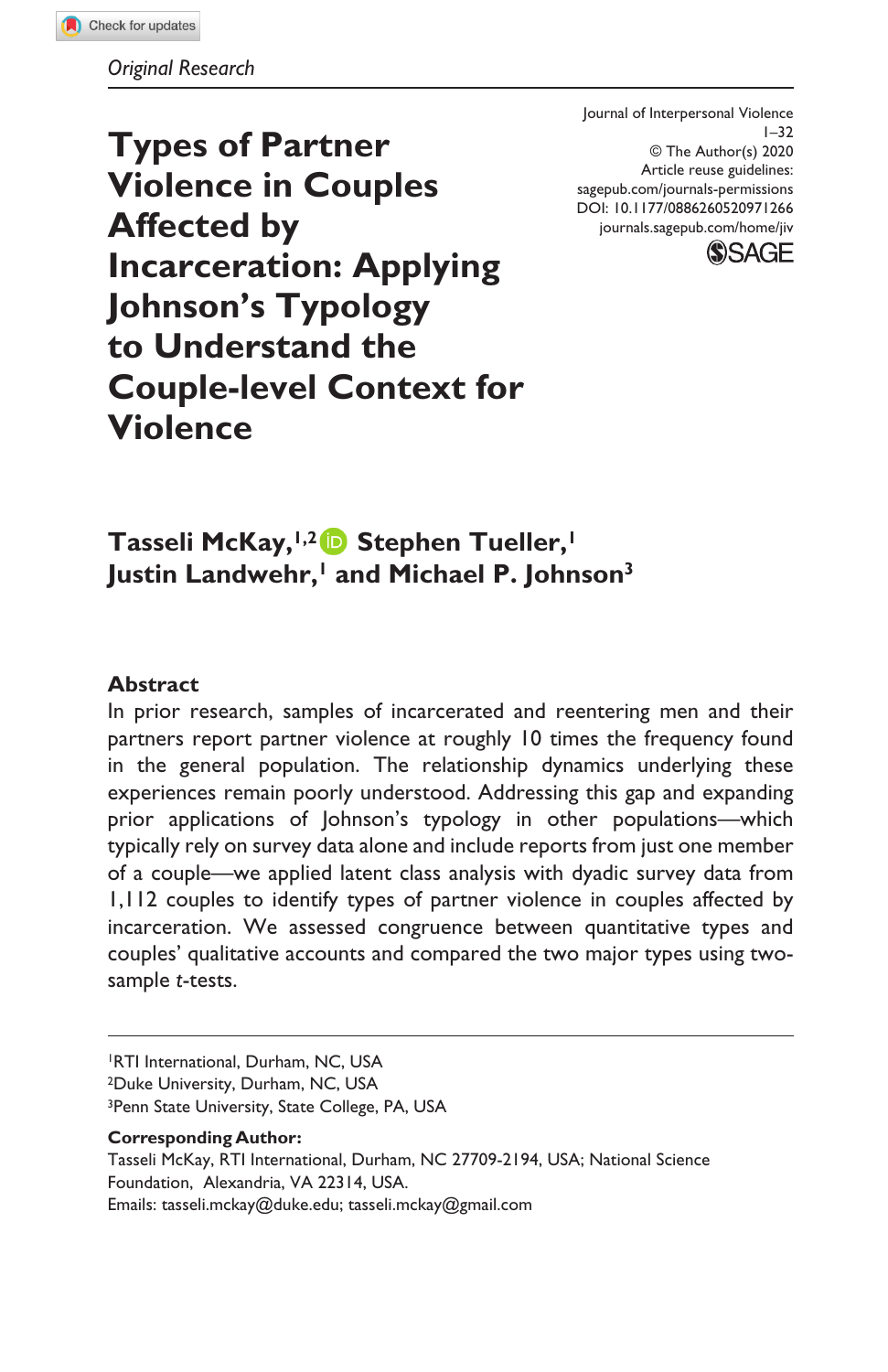In some couples, one partner used various tactics to systematically dominate and control the other, as in Johnson's coercive controlling violence. In others, physical violence arose in the context of jealousy but no other controlling behavior. This type resembled Johnson's situational couple violence. Qualitative data suggested that jealousy represented a common, situational response to periods of prolonged separation, relationship instability, status insecurity, and partnership concurrence and not a tactic of control per se. Victims of coercive controlling violence experienced more PTSD symptoms and felt less safe in their relationships than victims of jealousonly violence. Perpetrators of coercive controlling violence were more likely to use severe physical violence against their partners than perpetrators of jealous-only violence. Findings indicate that broader context is critical for interpreting the presence of jealousy (and whether it constitutes a control tactic). They indicate that prevention and response strategies tailored to these types could help couples cope safely with the extreme relationship stressors of incarceration and reentry. Finally, they suggest a need to move from an exclusive focus on individual accountability and services toward a model that also incorporates institutional accountability and change.

#### **Keywords**

anything related to domestic violence, domestic violence, violence exposure, cultural contexts, perceptions of domestic violence

### **Introduction**

One in five American women is partnered with someone with a history of incarceration (Enns et al., 2019). This experience is even more common among women in racially, spatially, and socioeconomically targeted communities: A total of 30% of Black women have a formerly incarcerated partner and 44% of unmarried new mothers in major American cities report that their baby's father is formerly incarcerated (Enns et al., 2019; Jones, 2013).

Studies with incarcerated and reentering individuals and their partners find very high rates of partner violence (e.g., McKay et al., 2018; Wildeman, 2012)—as much as 10-fold those observed in the general population (Breiding et al., 2014). Qualitative research documents unique relationship dynamics among such couples (Comfort, 2008; Comfort et al., 2018), suggests serious partner violence risks and challenges (Hairston & Oliver, 2011; Oliver & Hairston, 2008), and highlights the need for supportive responses (McKay et al., 2020). Partner violence behavioral types represent a promising tool for guiding the development and tailoring of partner violence interventions (e.g.,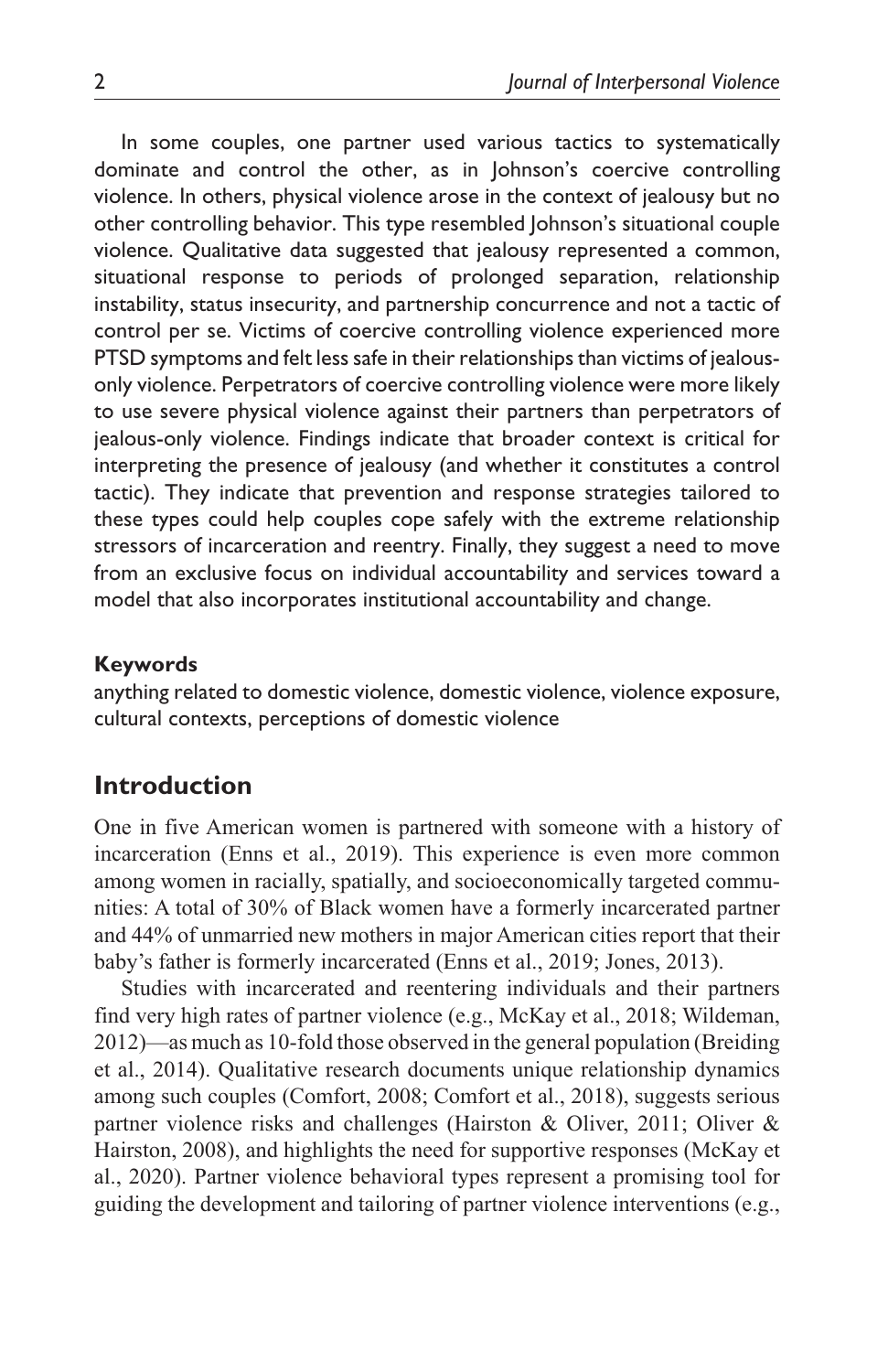Jaramillo-Sierra & Ripoll-Nunez, 2018; Stith et al., 2004). Yet no study has examined partner violence types among couples affected by incarceration. The current study applies latent class analysis (LCA) with dyadic survey data from 1,112 couples and a qualitative case study to identity types of partner violence in couples affected by incarceration.

## **Nature of Partner Violence in Couples Affected by Incarceration**

Researchers and service providers recognize partner violence as a complex behavioral universe encompassing physically and sexually violent acts as well as controlling behavior and verbal abuse (Center for Injury Prevention and Control, 2018). Researchers most often capture it with self-report survey measures that ask about individual behaviors and combine these reports into composite measures; for example, "any physical or sexual violence victimization." However, such approaches fail to capture the contexts for such behaviors (Hamby, 2017), which could have distinct impacts and etiologies.

Johnson's typology offers a more precise empirical understanding of dyadic (couple level) behavioral dynamics with relevance for prevention and response (Derrington et al., 2010; Schneider & Brimhall, 2014). Arguably the most influential (Ali et al., 2016) and also contested (Langhinrichsen-Rohling, 2010; Straus & Gozjolko, 2016) typology of partner violence, it uses information on each partner's physically violent and controlling behavior to distinguish dyadic types of violence (Johnson, 1995, 2008, 2016). Johnson and others applying his method find that individuals who seek formal services or legal help for partner violence often report being both physically victimized and highly controlled by their partners, whereas physical violence in the general population often involves low levels of control (e.g., Graham-Kevan & Archer, 2003; Johnson, 1995; Love et al., 2018).

According to Johnson's theory, the high-control type observed in court, clinic, and shelter samples represents "coercive controlling violence" in which one partner uses a variety of tactics to dominate the other, while the low-control type represents "situational couple violence" arising when conflicts escalate without a one-sided controlling dynamic (Johnson & Ferraro, 2000). These types have been found to differ from one another in the severity of physical violence and its impact on the victim. The presence or nature of dyadic types has not been tested among couples affected by incarceration, but research in other populations finds that perpetrators of coercive controlling violence are more likely to use more frequent and severe physical violence (Anderson, 2008; Friend et al., 2011; Graham-Kevan & Archer, 2003;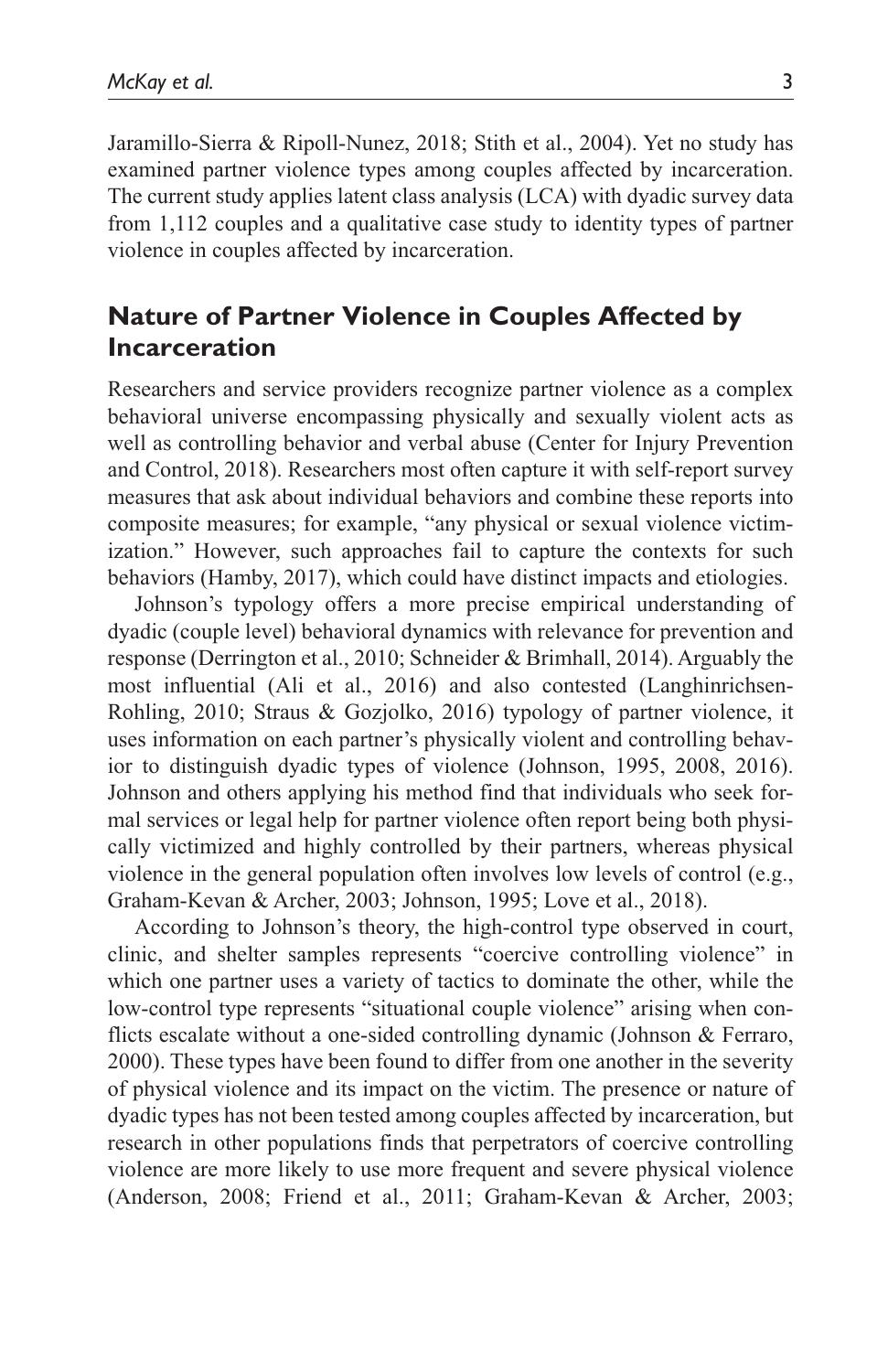Hardesty et al., 2015; Johnson et al., 2014; Johnson & Leone, 2005; Leone et al., 2004). Their victims experience more depression and PTSD (Adkins & Kamp Dush, 2010; Anderson, 2008; Johnson & Leone, 2005; Leone et al., 2004) and more fear (Hardesty et al., 2015) than victims of situational couple violence. Further, supporting the idea that situational couple violence arises from conflict escalation (and coercive controlling violence does not), poor conflict and communication skills are a risk factor for situational couple violence, but not coercive controlling violence (Love et al., 2018).

## **Methodological Approaches to Understanding Partner Violence Types**

Despite advances in research on partner violence types, several shortcomings persist. Some typology studies have begun to apply cluster modeling to identify an empirically based cutoff that distinguishes high- and low-control groups (e.g., Hardesty et al., 2015; Mennicke, 2019) rather than a standardized cutoff such as percentile or number of standard deviations from the mean (e.g., Johnson, 2006; Straus & Gozjolko, 2016). To date, however, many such studies have applied k-means or hierarchical clustering approaches, which assume continuous data with spherical bivariate distributions. This assumption is likely to be violated by the typical variable structure and response distributions of survey-reported controlling behavior, a problem that could be addressed with the use of LCA. LCA has proven useful for identifying distinct types of partner violence and their gendered distribution in other focal populations, including a diverse sample of divorcing couples and a Canadian general-population survey (Ansara & Hindin, 2010; Beck et al., 2013). However, LCA is still rare in research on Johnson's typology and has never been applied to examine partner violence behavior among couples affected by incarceration.

Second, researchers and theorists have long acknowledged the limitations of quantitative research methods for describing and classifying partner violence experiences—particularly given the role of victim–perpetrator power imbalances in shaping whether and how certain acts are experienced as abuse (Stark, 2007; Stark & Hester, 2019) and the complexity of capturing such imbalances in behaviorally based surveys (Hamby, 2014, 2017; Stark, 2010). Subjective contexts (for example, gendered social conditioning) are known to shape how the individual acts captured in surveys coalesce into the distinct dyadic behavioral patterns distinguished in Johnson's typology, such as one partner establishing domination and control over the other (Nybergh et al., 2016). Nevertheless, most typology-based research uses behaviorally based survey reports alone (see Rosen et al., 2005 for an early exception).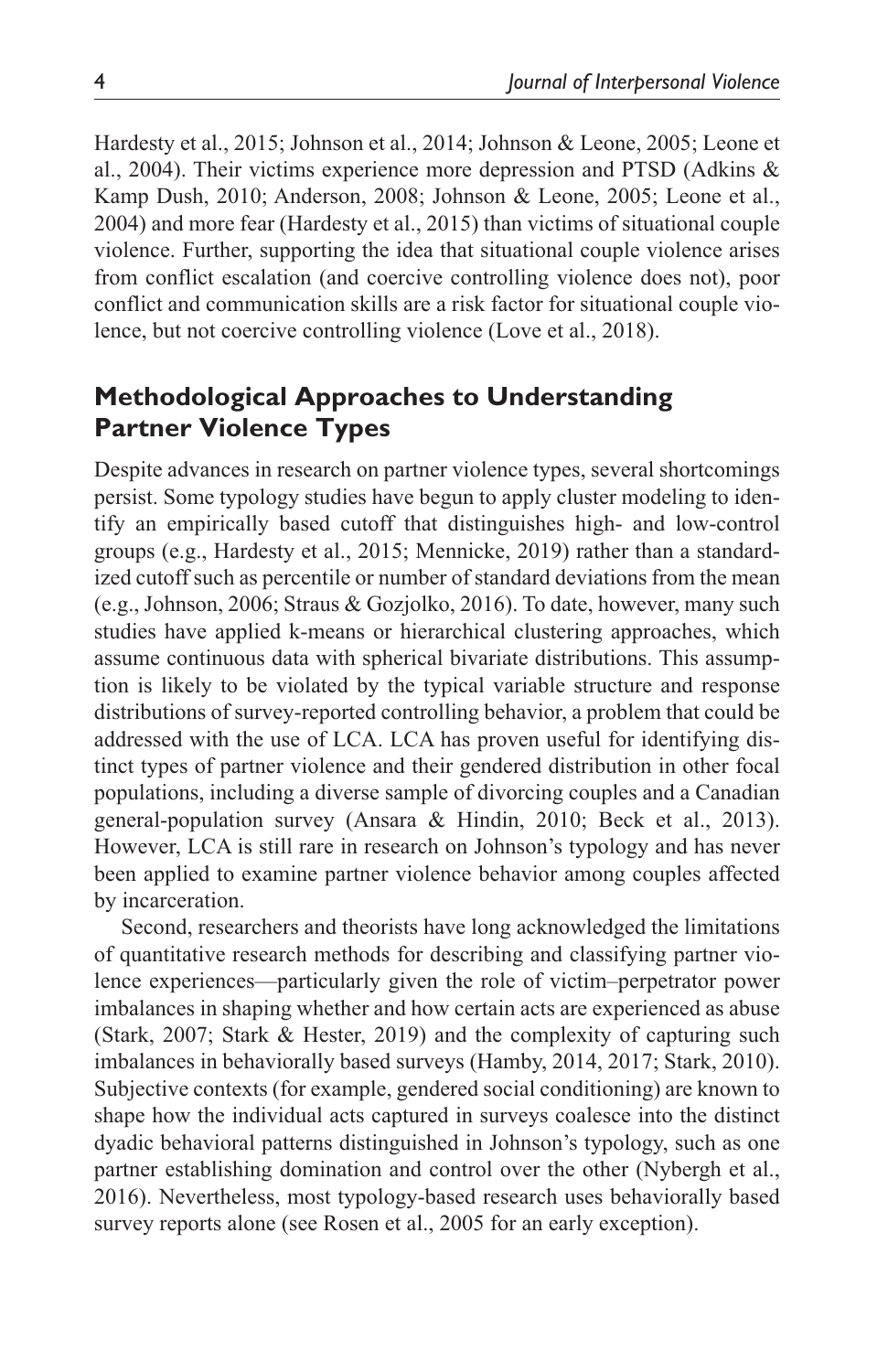In addition, partners' accounts of abuse in their relationships with one another differ more often than they agree (Berger et al., 2012; Cunradi et al., 2009; Nakamura & Hashimoto, 2018; Schafer et al., 2002). Typology research tends to rely on a single partner's accounts of both partners' behavior, yet representative research with urban adults finds that intimate partner violence experiences reported by either partner (even when the other partner's report does not concur) are associated with significant victim impacts (Nakamura & Hashimoto, 2018). Incorporating accounts from both couple members could help to capture a more complete picture of the dyadic behavioral dynamics on which Johnson's typology is based.

## **Remaining Gaps and Research Questions**

Applying a novel dyadic, mixed-method approach, this study fills gaps in our understanding of partner violence among couples affected by incarceration, and contributes to the development of more rigorous methods in partner violence research generally, by addressing the following research questions:

- 1. What dyadic behavioral types are evident in the use of physical violence and controlling behavior in a large, multistate sample of couples affected by incarceration?
- 2. Do partner violence types obtained from survey data correspond to meaningful narrative distinctions in participants' qualitative accounts of their relationships?
- 3. How do individuals assigned to the major dyadic types differ from one another?

Drawing on quantitative and qualitative data from couples-based interviews conducted for the Multisite Family Study on Incarceration, Parenting, and Partnering, this study reveals and refines types of partner violence in a 5-state sample of 1,112 couples affected by incarceration.

## **Method**

#### *Data Source*

The Multisite Family Study on Incarceration, Parenting and Partnering ("Multisite Family Study")<sup>1</sup> recruited 1,991 incarcerated men and 1,482 of their intimate or coparenting partners from five states: New York, New Jersey, Indiana, Ohio, and Minnesota. To be eligible, men had to be incarcerated in a state prison in one of five study sites and identify as being in a committed intimate or coparenting relationship with a different-sex partner.<sup>2</sup> Male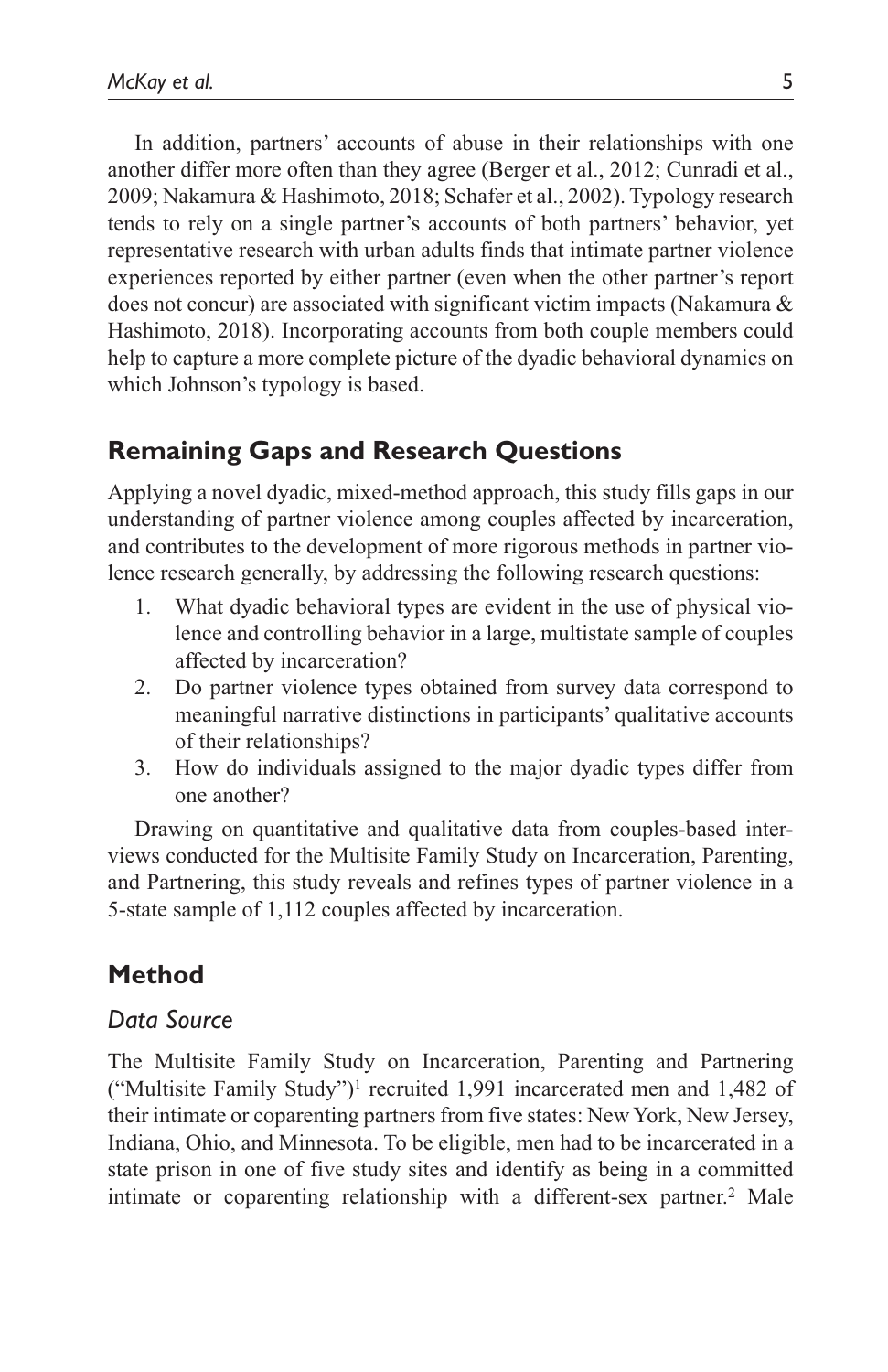partners were consented and interviewed first and asked to refer researchers to the individual they identified as a committed intimate or coparenting partner. Interviewers then contacted each male enrollee's female partner to invite her to participate in the study. Each couple member was interviewed separately at baseline and again 9, 18, and 34months later. (34-month interviews were conducted only in the two largest study sites, Indiana and Ohio.)

Surveys lasted approximately 90minutes and collected information on participants' family lives and involvement with the criminal justice system. Highly trained field interviewers conducted all interviews in private rooms within state prisons and local jails or in private community settings, including homes. Respondents completed sensitive questions, including those about partner violence, via audio computer-assisted self-interviewing. Men in the study sample who lived within an hour's drive of New York City or any major metropolitan area in Ohio or Indiana and who had recently been released from prison and their partners were invited to participate in in-depth qualitative interviews on family relationships. This resulted in 170 completed 90-minute interviews that drew on selected survey responses provided by the participant, including partnership and parenting status and reports of partner violence. All interviews were recorded; deidentified verbatim transcripts were prepared from each by a professional transcriptionist and a member of the study research team, with recordings subsequently destroyed. All protocols were reviewed and approved by the United States Office for Human Research Protections, departments of correction in the five states, and by RTI International's Institutional Review Board. Interview data were protected from subpoena or other law enforcement use under a federal Certificate of Confidentiality obtained from the U.S. Department of Health and Human Services. RTI International's Institutional Review Board determined that the current study, which used deidentified versions of the survey and qualitative interview data, did not constitute research with human subjects as defined by the United States Code of Federal Regulations (45 CFR 46, 102).

### *Sample Characteristics*

This secondary analysis focuses on 1,112 Multisite Family Study couples who answered survey questions about partner violence at baseline. As shown in Table 1, this sample was diverse in terms of race/ethnicity, with relatively low levels of educational attainment. Men had long histories of criminal justice system involvement (since a mean age of 17). Men were all incarcerated in state prison at study baseline for a variety of criminalized behaviors, including violent crimes (such as robbery, homicide, or assault) and other crimes (such as drug, property, or public order offenses; McKay et al., 2018).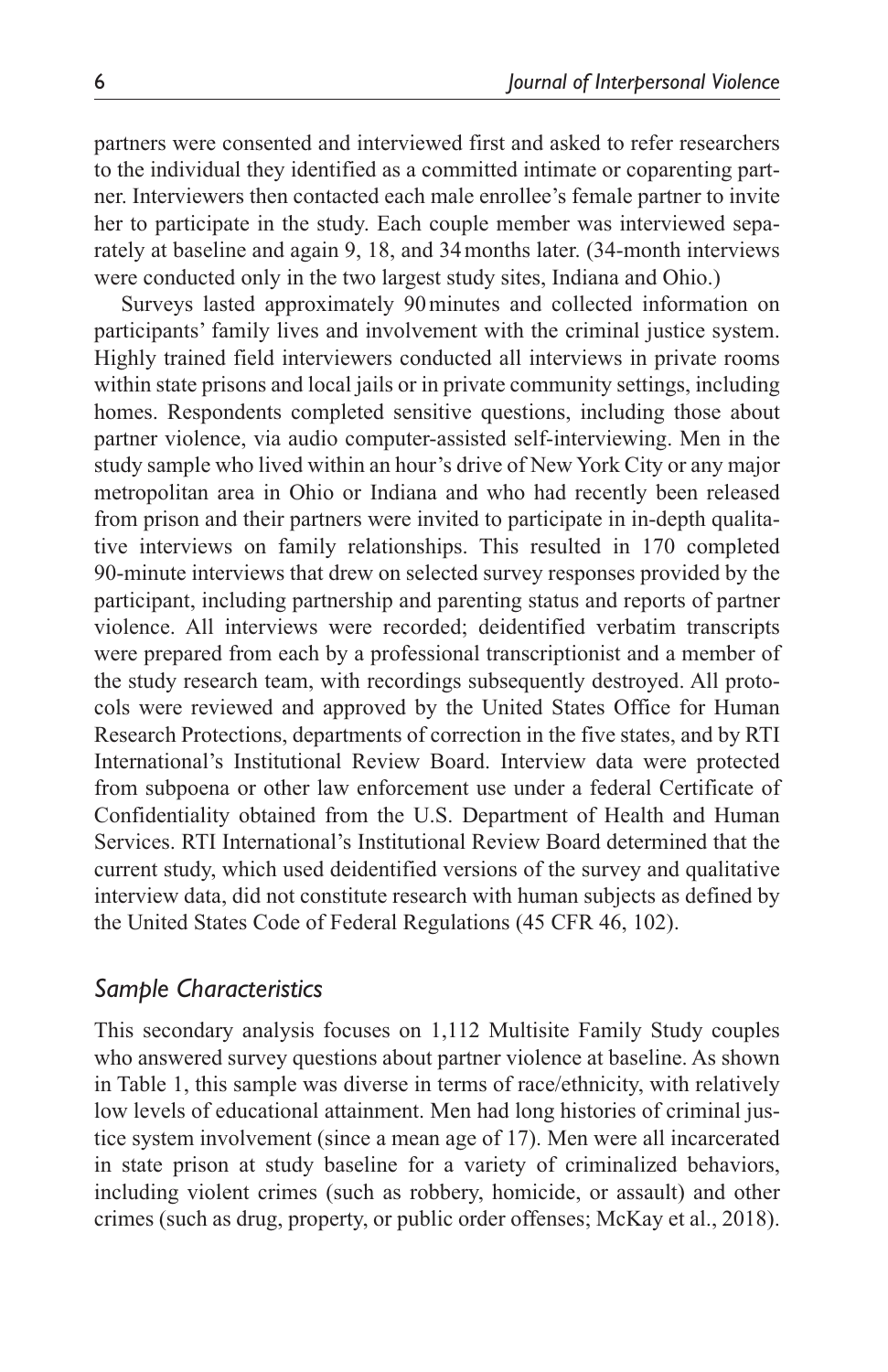Both men and women were typically in their early 30s at baseline and had been together for a mean of 8years. Partner violence was widespread, with over 40% of men and women reporting physical violence victimization by their study partner. The subsample of cases included in the qualitative case review resembled the full sample in terms of age, race, and ethnicity, and educational attainment. However, they had been together for somewhat longer at the time of study enrollment (9.5years).

|                                                                | Men<br>$(N = 1, 112)$ | Women<br>$(N = 1, 112)$ |
|----------------------------------------------------------------|-----------------------|-------------------------|
| Demographic characteristics                                    |                       |                         |
| Age at study enrollment (mean)                                 | 33.1                  | 31.7                    |
| Highest educational attainment                                 |                       |                         |
| Less than high school                                          | 34.4%                 | 25.6%                   |
| Graduate equivalency degree (GED)                              | 24.8%                 | 7.3%                    |
| High school diploma                                            | 12.3%                 | 22.3%                   |
| Vocational degree                                              | 3.5%                  | 5.8%                    |
| Some college                                                   | 17.0%                 | 27.8%                   |
| Advanced degree                                                | 7.9%                  | 11.2%                   |
| Hispanic/Latino ethnicity                                      | 9.6%                  | 7.7%                    |
| Race                                                           |                       |                         |
| <b>Black</b>                                                   | 59.4%                 | 48.7%                   |
| White                                                          | 28.9%                 | 39.9%                   |
| Another race or multiple races                                 | 11.8%                 | 11.4%                   |
| Criminal justice system involvement                            |                       |                         |
| Age at first arrest (mean years)                               | 17.0                  | (not asked)             |
| Previous adult incarcerations (mean number)                    | 6.0                   | 1.7                     |
| Duration of current incarceration (mean years)                 | 2.5                   | (not asked)             |
| Relationship characteristics                                   |                       |                         |
| Relationship duration (mean years)                             | 8.1                   | 7.5                     |
| Any physical or sexual violence victimization by<br>partner    | 45.7%                 | 40.9%                   |
| Severe physical or sexual violence victimization by<br>partner | 10.8%                 | 17.7%                   |

Controlling behavior victimization by partner 33.9% 37.6%

**Table 1.** Demographic, Criminal Justice, and Family Characteristics of Study Sample.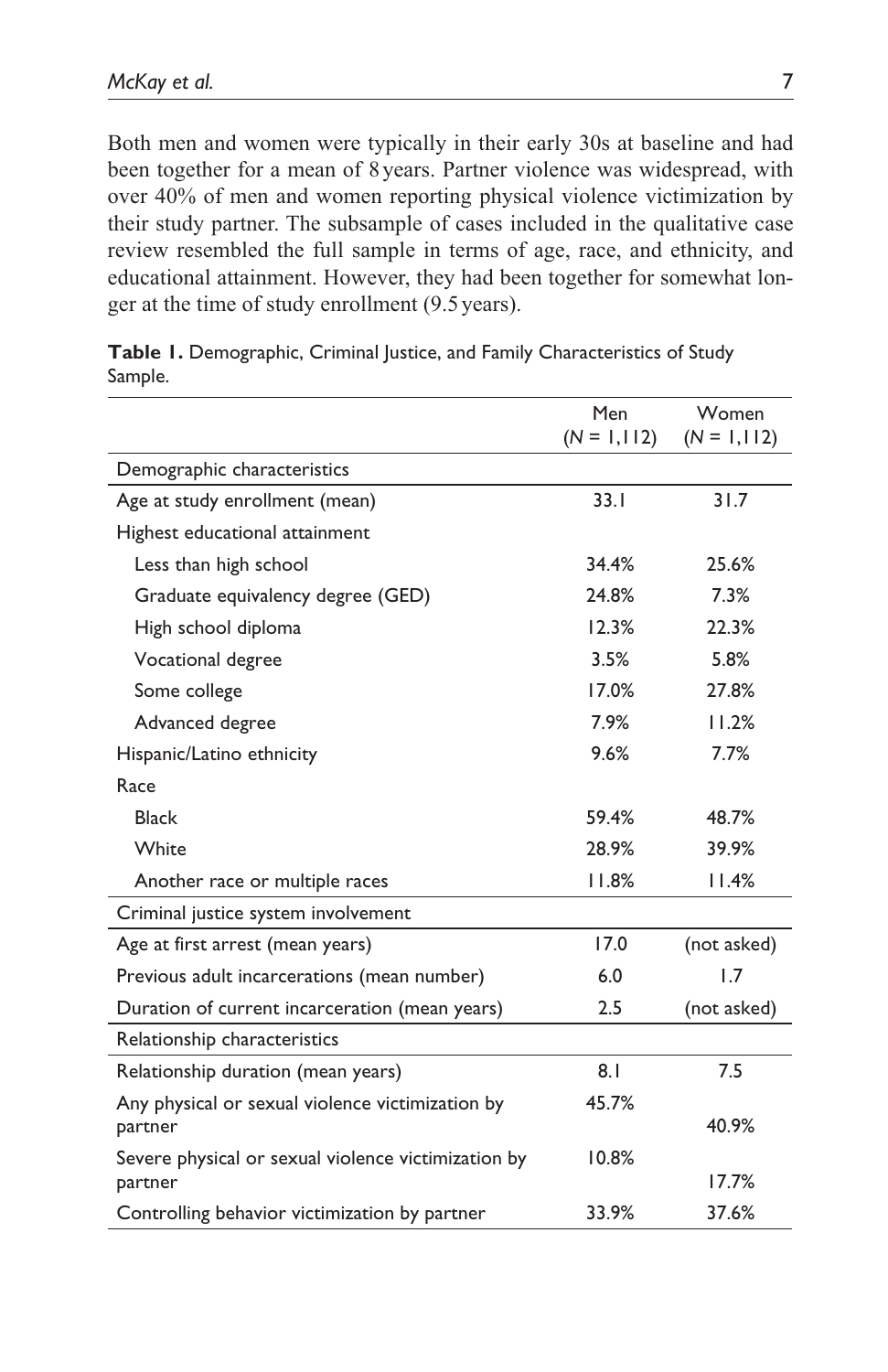### *Measures*

#### *Survey measures.*

The Multisite Family Study survey captured two key dimensions of partner violence, physical violence, and controlling behavior, using a modified version of the Revised Conflict Tactics Scale (Straus et al., 1996) that omitted subscales on injury and negotiation and added items on threat, isolation, and financial abuse. Each couple member was asked independently about their victimization and perpetration in the focal relationship during a 6-month reference period. *Physical violence* items assessed how many times in the reference period one partner shoved, hit, slapped, grabbed, threw something at, strangled, slammed, kicked, burned, or beat the other; used a knife or gun on the other; or forced him or her to have sex by hitting, holding down, or using a weapon. Dichotomous composite variables representing any physical violence victimization or perpetration and severe physical violence perpetration or victimization were created based on both partners' reports of these behaviors (with severe violence defined as strangling, slamming, kicking, burning, beating, weapon use, or forcible sexual assault). *Controlling behavior* items assessed how many times one partner threatened to hurt the other or his/her children, family members, or loved ones; tried to keep the other from seeing or talking to friends or family; tried to keep money from the other, took money from him or her, or made him or her ask for money; and in two items asking how often one partner was jealous or possessive and how often one partner made the other feel not good enough. This final dimension of control has not been measured consistently in other research on Johnson's types, but recent work on measurement of coercive control has highlighted its importance (Myhill, 2015; Stark & Hester, 2019). Variables representing reports of each of these individual behaviors from each couple member were included in our models, while a mean of these controlling behavior items was used to create a composite control score for classification using the cutoff point approach.

#### *Qualitative interview.*

Qualitative interviews were conducted separately with each partner using a semistructured guide that elicited respondent-driven narratives on general topics including the nature and quality of their intimate and coparenting relationship with one another during the male partner's incarceration and reentry, whether and how incarceration had shaped this relationship, what had informed their decisions to continue or end the relationship, and their general perspectives on healthy and unhealthy relationships.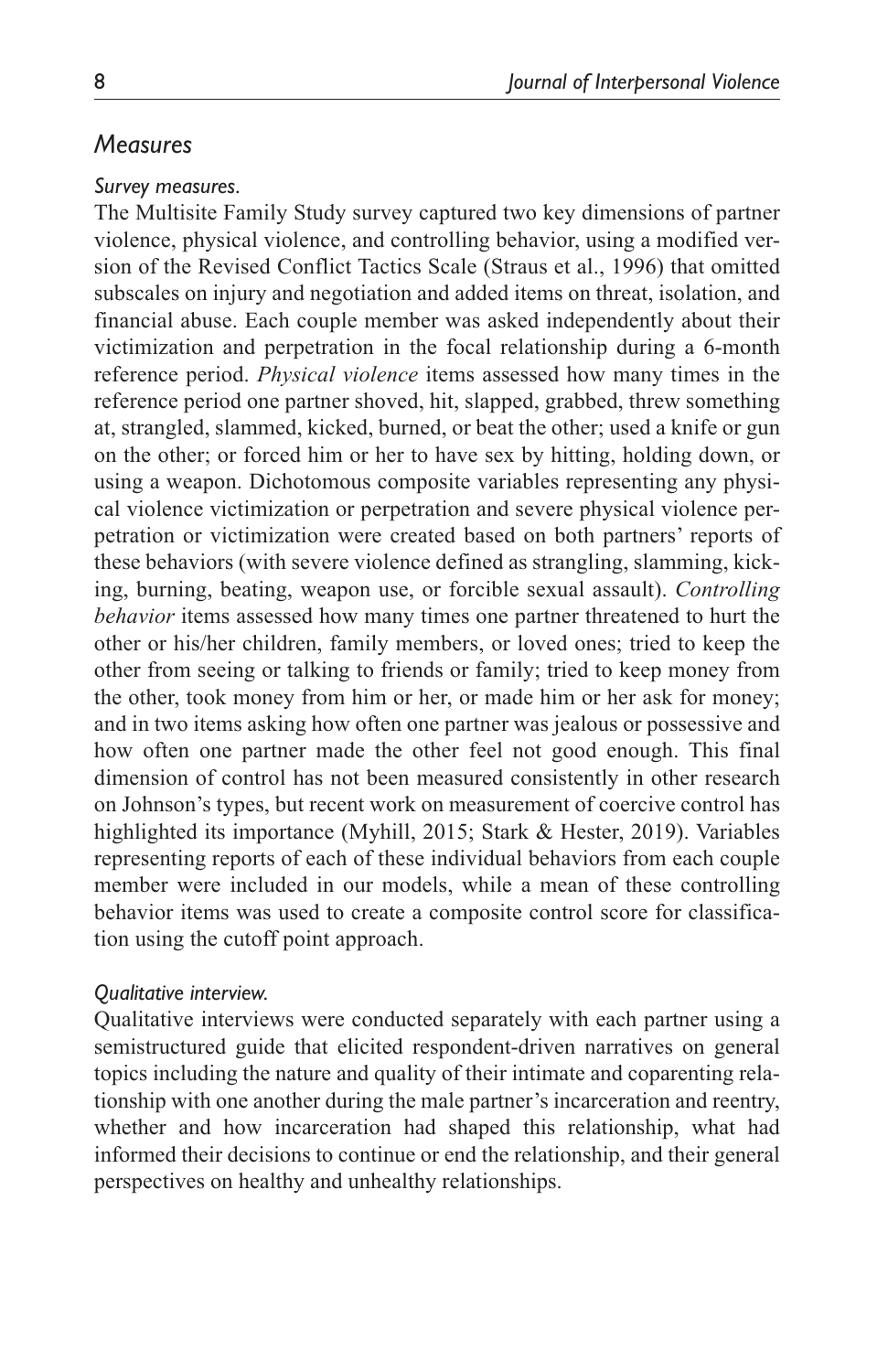#### *Analytic Approach*

To answer the first research question, we used reports from both couple members to identify men who had used any form of physical violence against their partners prior to the current incarceration (which was, on average, men's 6th). Among these men, we conducted a LCA (McCutcheon, 1987) using MPlus (Muthén & Muthén, 2017) to identify clusters of controlling behavior as reported by the respondent and his partner.3 We then used the Adjusted Rand Index function (ARI; Hubert & Arabie, 1985) of the mclust library (Scrucca et al., 2016) in R (R Core Team, 2018) to identify the cutoff point in the controlling behavior mean score that best distinguished the two identified clusters and applied this cutoff to classify all physically violent respondents as "high control" or "low control." Next, building on a method used in recent empirical applications of Johnson's typology (e.g., Hardesty et al., 2015; Mennicke, 2019; Nielsen et al., 2016; Zweig et al., 2014), we compared physical violence indicators (any/no) and controlling behavior indicators (high/low) within couples to assign a dyadic type to each case based on both partners' behavior using Johnson's method (Table 2). Individuals who did not use physical violence were classified as "nonviolent." Consistent with Nakamura and Hashimoto's (2018) findings, for each of these operations, we considered a study participant to have used physical violence or controlling

| Respondent<br>Used Physical<br>Violence | Respondent<br>Used High<br>Control | Partner Used<br>Physical<br>Violence | Partner<br>Used High<br>Control | <b>Assigned Type</b>             |
|-----------------------------------------|------------------------------------|--------------------------------------|---------------------------------|----------------------------------|
| Yes                                     | Yes                                | <b>Yes</b>                           | <b>Yes</b>                      | Mutual violent control           |
| Yes                                     | Yes                                | Yes                                  | <b>No</b>                       | Coercive controlling<br>violence |
| Yes                                     | Yes                                | No                                   | No.                             | Coercive controlling<br>violence |
| Yes                                     | Yes                                | No                                   | Yes                             | Coercive controlling<br>violence |
| Yes                                     | No.                                | Yes                                  | Yes                             | Violent resistance               |
| Yes                                     | No.                                | No.                                  | No.                             | Situational couple<br>violence   |
| Yes                                     | <b>No</b>                          | Yes                                  | No                              | Situational couple<br>violence   |
| Yes                                     | No                                 | No                                   | Yes                             | Situational couple<br>violence   |

**Table 2.** Johnson's Type Classification Based on Violence and Control Reports.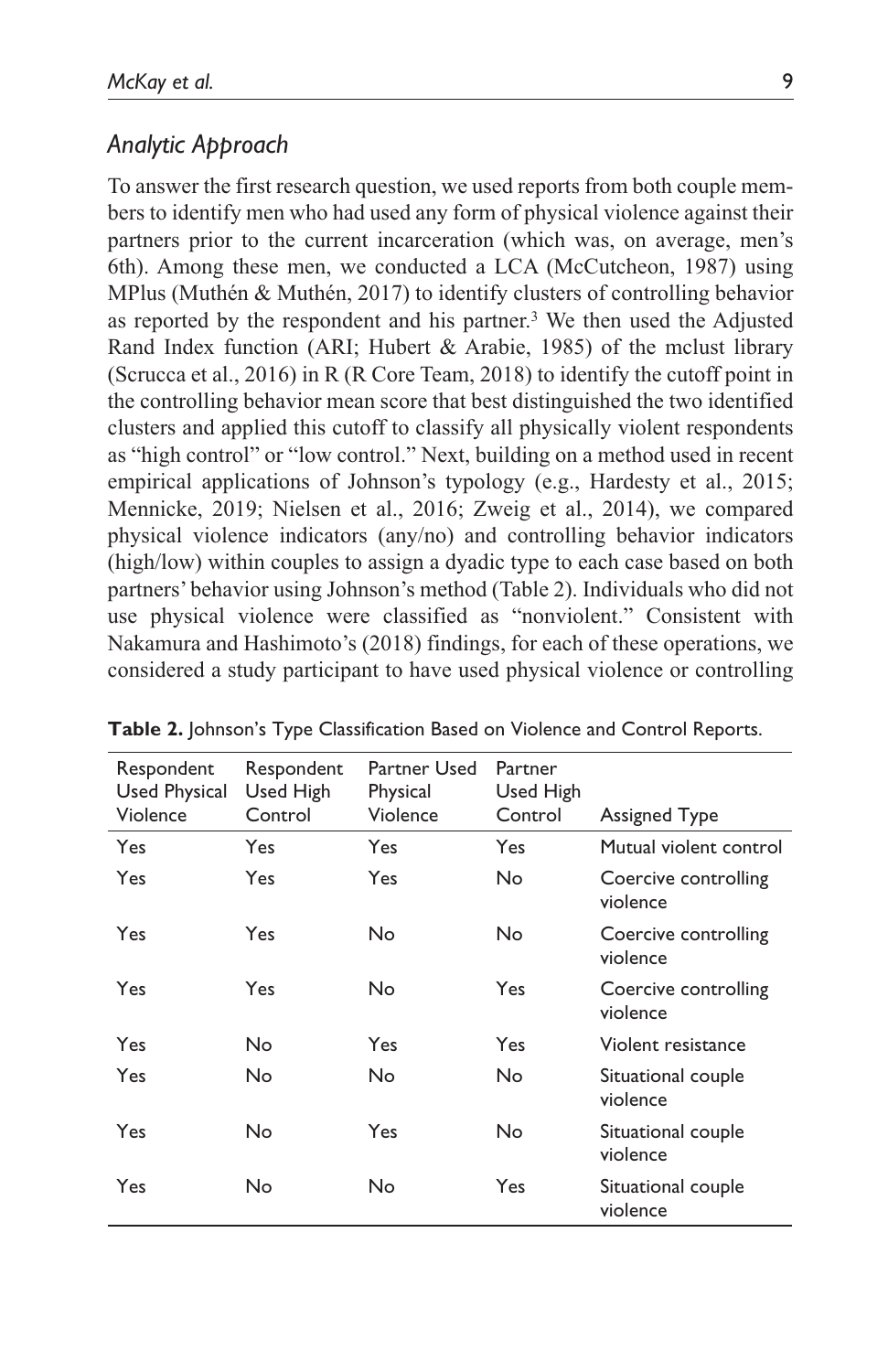behavior if the participant self-reported the behavior or if their partner reported that the participant had used such behavior (or both). We used descriptive statistics to assess the frequency of the identified partner violence types in the study population. Parallel sets of indicator variables were created using the same cutoffs and logic to indicate partner violence type for each subsequent study follow-up wave.

To address the second research question, we examined transcripts from a subsample of cases for which a quantitative type had been assigned and whose qualitative transcripts contained a sufficient description of power and control dynamics to support qualitative type assignment. This included 10 transcripts from cases who were classified quantitatively as experiencing mutual violent control, 13 transcripts from cases who were identified as victims or perpetrators of coercive controlling violence, and 19 who were identified as victims or perpetrators of situational couple violence. We reviewed each in full, paired by couple, to identify participants' accounts of power and control dynamics and the context for violence. We also examined qualitative markers of victimization and perpetration of each type of violence as described by advocates and in prior qualitative research (Hodes & Mennicke, 2019; Rosen et al., 2005) as well as aspects of victims' interpretations or responses that were not captured in the survey data (e.g., fear or a sense of restriction). Partner violence type based on the qualitative account, along with other observations related to patterns of violence or control and representative quotations, were documented in an analytic memo for each case. Congruence between the quantitatively and qualitatively assigned types was tabulated and the approach to quantitative type assignment was assessed on that basis.

To address the third research question, we ran two-sample *t*-tests comparing victims and perpetrators of the two highest-frequency types of violence. We compared perpetrators' use of severe physical or sexual violence, substance use, perceived service needs (asked of men only), and conflict skills; victims' PTSD and depression symptoms, feelings of safety in the relationship, and extended-family social support; and victims' and perpetrators' reports of fidelity issues in the relationship. We applied a Bonferroni correction for multiple comparisons.

### **Results**

## *Types of Partner Violence Among Couples Affected by Incarceration*

LCA of men's controlling behaviors (as reported by men and their partners) produced 2-, 3-, 4- and 5-cluster solutions with the model characteristics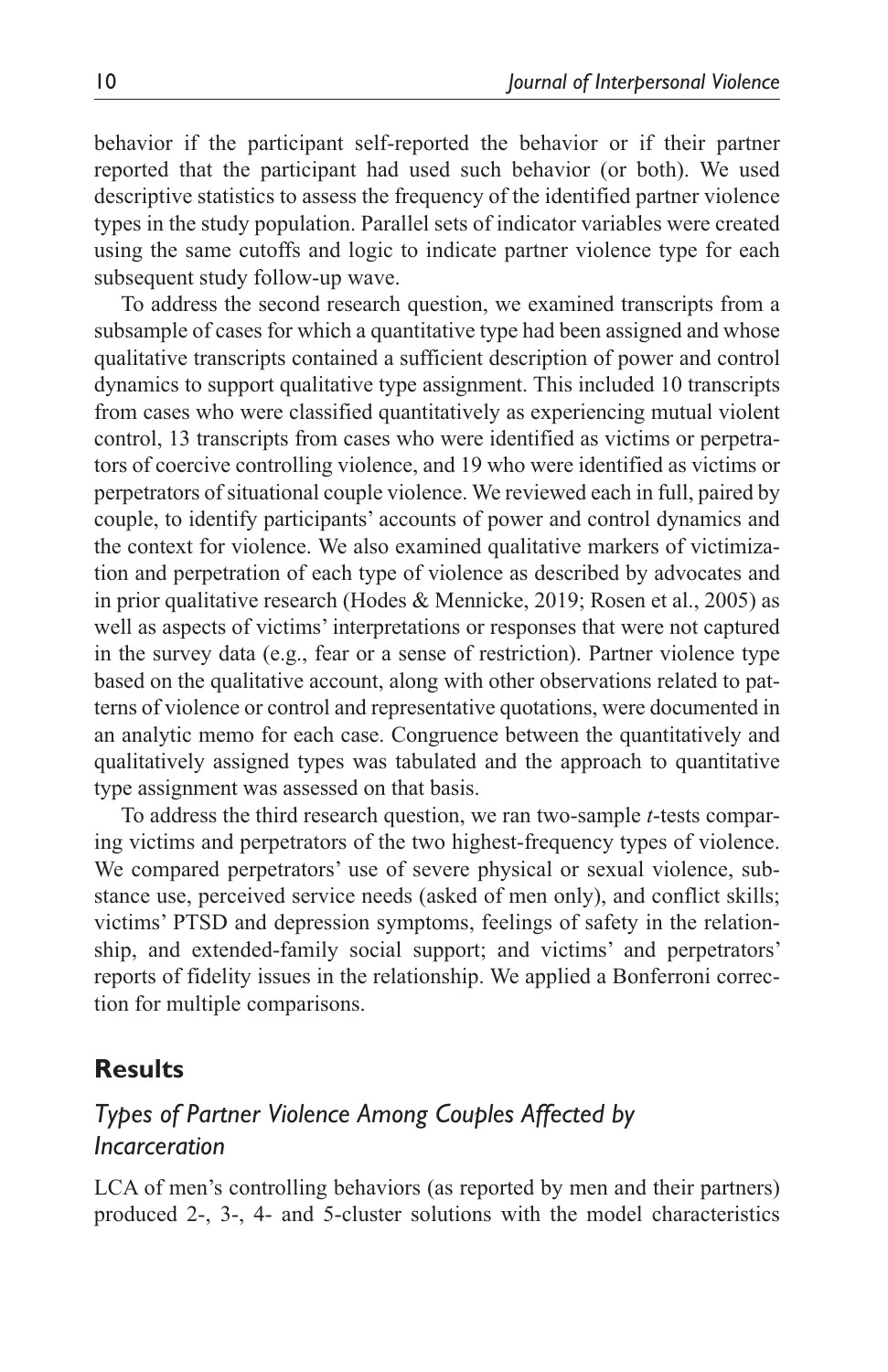shown in Table 3. To choose a preferred model, we compared (1) the model fit, as quantified in the Bayesian Information Criterion (BIC; Nylund et al., 2007; Schwarz, 1978); (2) the clarity with which the model delineated each class, as represented by the model entropy and the average latent class probability (indicating clearer class delineation as each value approaches 1; Celeux & Soromenho, 1996); and (3) the substantive interpretability of the model, based on examination of variable thresholds for the observed dependent variables (men's and women's reports of men's use of control tactics) within the identified latent classes.

As shown in Table 3, the three empirical criteria that we assessed indicated that a two-class solution was preferred in terms of model fit (lowest BIC value) and clear class delineation (entropy and latent class probability values approaching 1). Although the entropy for the 5-class model was closer to 1 than for the 2-class model, the associated BIC and average latent class probabilities were less desirable. With regard to substantive interpretation, an examination of variable thresholds within the two-class solution indicated that men assigned to Class 1 (who comprised 32.3% [*N*=199] of the subsample of men who had used physical violence against their partners as of the baseline survey) resembled Johnson's coercive controlling type: they used a variety of control tactics, including threats to hurt the partner; threats to hurt the partner's children, pets, or other loved ones; social isolation; and financial abuse—as well as being jealous or possessive. Men assigned to Class 2 (who comprised 67.7% [*N*=417] of the physically violent subsample) resembled Johnson's situational couple violence type in that they used physical violence without high levels of controlling behavior. However, it was not simply the level of controlling behavior but its form that distinguished Class 2 from Class 1 cases. They tended to exhibit jealousy or possessiveness (though response patterns suggested that they did so less often than their Class 1 counterparts) and they did not tend to use threats or other tactics of control with their partners. The controlling behavior mean score (a composite of all controlling behavior items;  $M = 0.41$ ,  $SD = 0.50$ ,  $min = 0$ ,  $max = 4.0$ ) among men assigned to Class 1 (coercive controlling)

| <b>Cluster Solution</b> | BIC.      | Entropy | Average Latent Class Probability |
|-------------------------|-----------|---------|----------------------------------|
| <b>Two Classes</b>      | 11258.020 | .808    | $.930 - .952$                    |
| <b>Three Classes</b>    | 11330.084 | .769    | $.849 - .912$                    |
| <b>Four Classes</b>     | 11446.563 | -797    | .848-.908                        |
| <b>Five Classes</b>     | 11597.389 | 827     | $.841 - .924$                    |

**Table 3.** Model Characteristics for Latent Class Analysis of Men's Controlling Behavior.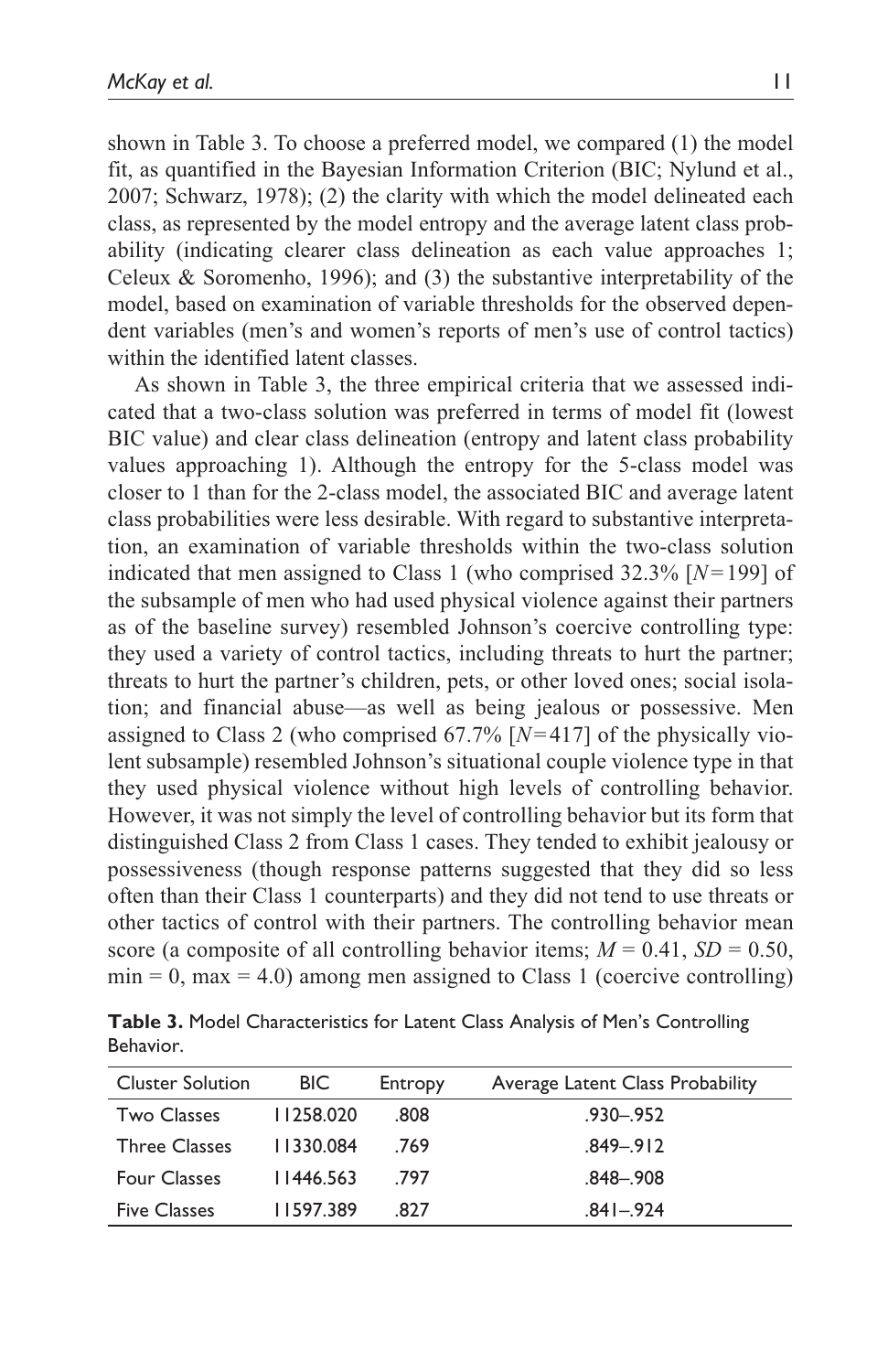was .67, compared to .36 among men assigned to Class 2 (jealous only). When the male 2-class model was fitted to data on controlling behavior perpetration among physically violent women, it assigned 17.4% of such women  $(N=125)$  to the coercive controlling Class 1 (compared with 32.3%) of men, *N*=199) and 82.6% (*N*=593) to the jealous-only Class 2 (compared with 67.7% of men, *N*=417).

ARI for the controlling behavior means score identified an optimal cutoff of 1.0. This cutoff was applied to the composite controlling behavior score (incorporating each partner's reports of their own and their partner's behavior) to create a high/low control indicator. This indicator and the physical violence perpetration indicator were used to assign all cases to Johnson's types (mutual violent control, coercive controlling violence, violent resistance, situational couple violence, and nonviolence) based on their own and their partner's behavior, as shown in Table 2.

## *Qualitative Salience of Quantitative Types*

To assess the qualitative salience of these initial quantitative types, we stratified the qualitative sample using the assigned type indicators. Using descriptions provided by expert domestic violence advocates and in typological research, we reviewed these qualitative narratives (paired by couple) to identify qualitative markers for coercive controlling and situational couple violence perpetration and victimization. Victims of coercive controlling violence expressed fear of their partners and a feeling of being trapped in their relationships.

I was scared, I feared for my life and I just wanted better for my kids. So, I had to find a way out. Even though I tried plenty of times before, it didn't work out because he just knew. Like he wouldn't allow me to leave. Like I was stuck.

Perpetrators of coercive controlling violence often mentioned plans to use the legal system against their partners, particularly to take away their children. They devoted significant interview time to attempts to discredit the partner (for example, as drug addicted, promiscuous, neglectful of children) to the interviewer. Coercive controlling violence perpetrators were also largely unable to take the perspective of the study partner or to empathize, even when directly asked to do so during the qualitative interview (for example, in responding to probes such as, "What do you think it was like for study partner when you were incarcerated?"). Finally, narratives of coercive controlling violence perpetrators directed blame toward their study partners and lacked statements reflecting on or assuming responsibility for their own actions.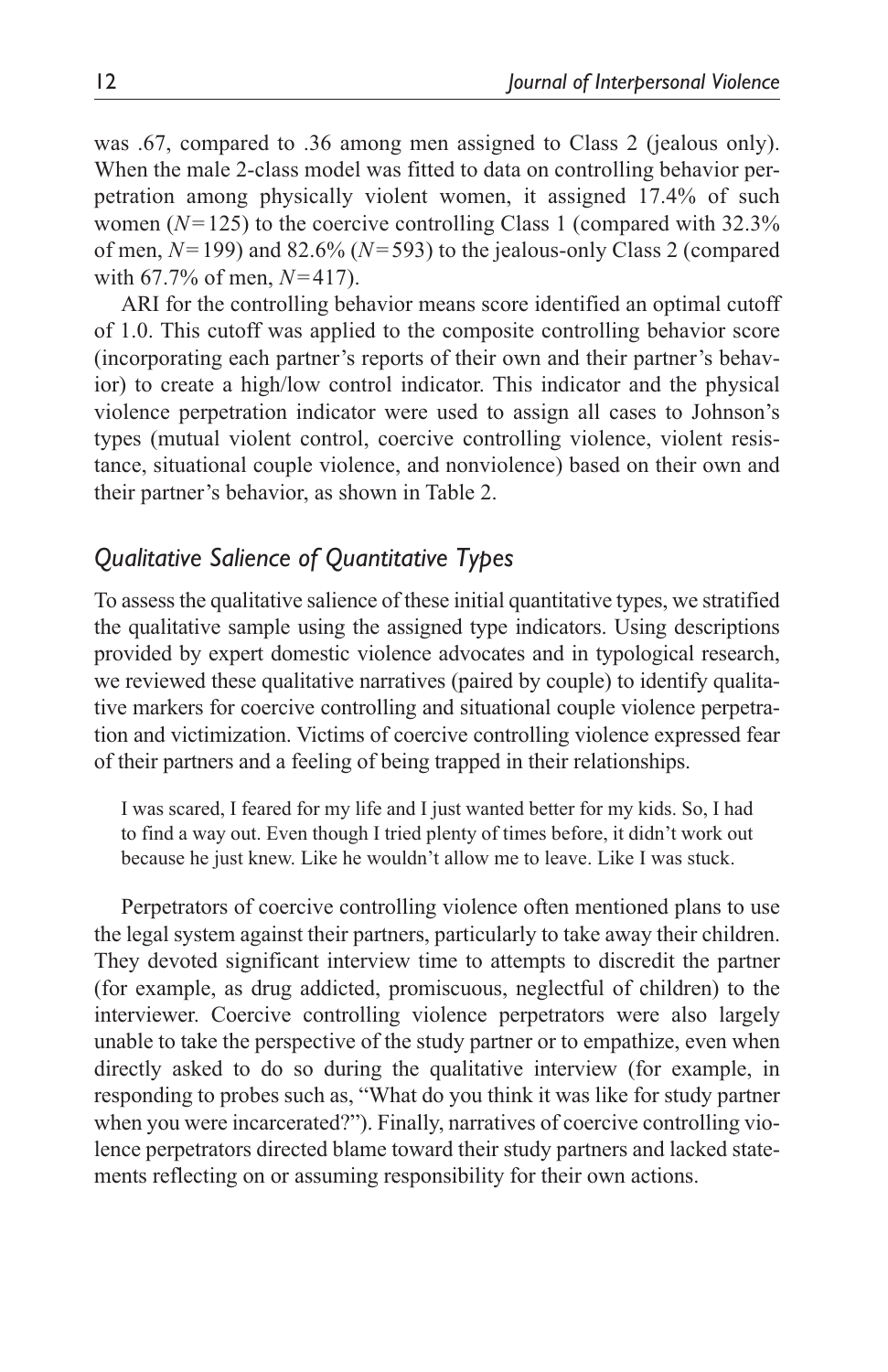I just snapped and beat her up and I don't remember it. And I apologized to her and she was not being herself like she used to be. She was going around, sleeping with whoever and all that. And I see through it … I respect her, but essentially … somebody needs to knock some sense into her.

Qualitative narratives did not always align well with assigned quantitative types, however. For example, all 10 transcripts from couples who were assigned the type "mutual violent control" based on survey data pointed instead to either coercive controlling violence or situational couple violence. Among these apparently misclassified couples, expressions of jealousy that were classified as highly controlling in the quantitative analysis were not interpreted as such by participants. Jealousy, a dimension of controlling behavior captured in the survey and included in the LCA, was very salient in most of the qualitative narratives. However, jealousy was often interpreted as a situational response rather than a character trait or a control tactic comparable to the other controlling behaviors measured in the survey and discussed in the qualitative interviews. Interviews emphasized a variety of situations specific to the study population that appeared to contribute to jealousy among individuals who were not otherwise attempting to dominate their partners. All couples had undergone periods of prolonged physical separation during the incarceration, and partners were often uncertain or insecure regarding their relationship status and agreements even in highly committed, long-term primary romantic relationships. Concurrent sexual relationships by one or both partners were common and one or both partners often had romantically ambiguous and financially competing coparenting relationships with the other parents of their children.

One couple, classified as experiencing mutual violent control using quantitative data, had separated by the time of their qualitative interview. They described an amicable coparenting relationship and strong mutual respect after ending a romantic relationship that both described as ridden with jealous conflict over the multiple intimate and coparenting relationships that the male partner maintained during and after prison. He characterized his study partner, whom the quantitative approach had classified as violent and controlling, as being an ideal partner who was unable to tolerate the interpersonal drama that he brought home from prison:

I had three or four more chicks, I'm juggling four, five people while I was in [prison]. It was killing time … lying to people or the games that I was playing with them people.... It ain't nothing bad [about partner]. She was all good ... I honestly don't have nothing bad to say about her and the relationship. She's cool. I mean, she'll be a good wife. She's good. It's just me.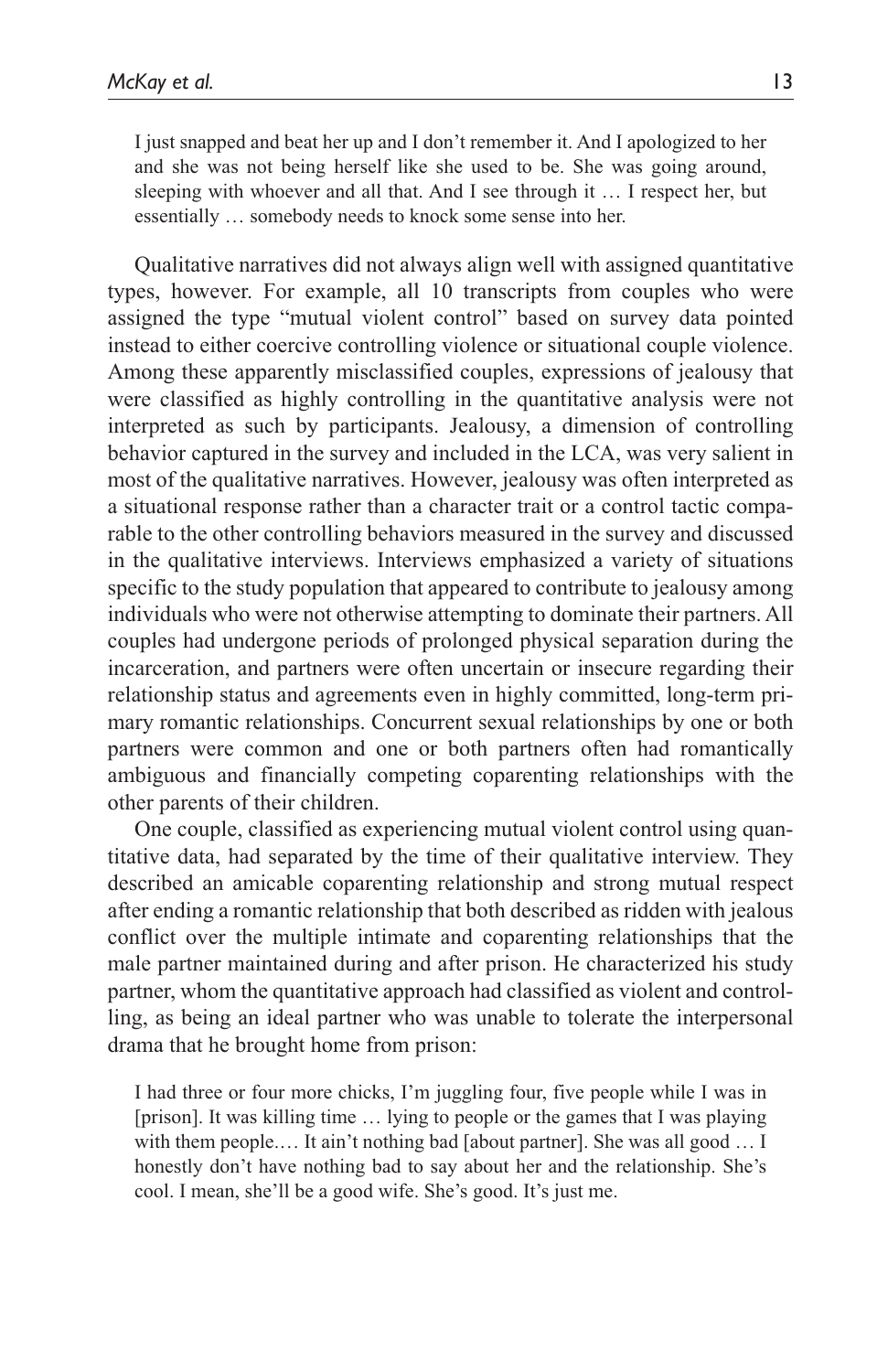Among couples like these for whom the quantitative classification did not align with couple members' narrative accounts, it seemed that one or both partners' emotional responses to these relationship conditions were identified as "high control" based on the mean control score cutoff, but were understood as a noncontrolling situational response by those involved.4

### *Refined Quantitative Types of Partner Violence*

Qualitative results suggested that the substantive distinction between the dominating and controlling Class 1 and jealous-only Class 2 behavior patterns identified by the LCA might have been eroded when, following the convention established in prior research, we applied a mean score cutoff to create the controlling behavior indicator. To address this, we reran the quantitative type assignments, modifying them to retain more of the substantive information from LCA. In this approach, we used predicted class membership as the control indicator, rather than the "high/low" control indicator previously generated by applying the ARI-derived cutoff to men's and women's mean control scores. We fitted the male cluster model to the female data, fixing variable thresholds for each item within the two classes at the values obtained for men. Class proportions in the female data were allowed to vary from those obtained in the male data. We then reapplied the type classification logic (see Table 2) using the same physical violence indicator as before but with predicted control class membership ("Class 1"/"Class 2") replacing the previous ("high/low") control indicator. Finally, we rereviewed the original sample of 44 qualitative interview transcripts to assess whether the revised type classifications better fit the qualitative accounts. The distribution of the resulting types in the total male and female samples and by couple is shown in Table 4. Overall, 32.4% of men and

|              | Partner     |            |           |             | Female Partner |           |         |       |
|--------------|-------------|------------|-----------|-------------|----------------|-----------|---------|-------|
|              | (Type)      | <b>CCV</b> | <b>VR</b> | <b>IOSV</b> | <b>MVC</b>     | <b>NV</b> | Missing | Total |
|              | <b>CCV</b>  | 0          | 2         | 0           | 0              | 23        | 0       | 44    |
|              | VR          | 56         | 0         | 0           | 0              | 0         | 0       | 56    |
|              | <b>IOSV</b> | 0          | 0         | 312         | 0              | 49        | 0       | 361   |
| Male partner | <b>MVC</b>  | 0          | 0         | 0           | 55             | 0         | 0       | 55    |
|              | <b>NV</b>   | 14         | 0         | 160         | 0              | 322       | 0       | 496   |
|              | Total       | 70         | 121       | 472         | 55             | 394       | 0       | 1.112 |

**Table 4.** Frequency of Identified Partner Violence Types.

*Note*. CCV = Coercive controlling violence; VR = Violent resistance; JOSV = Jealous-only situational violence; MVC = Mutual violent control; NV = Nonviolence.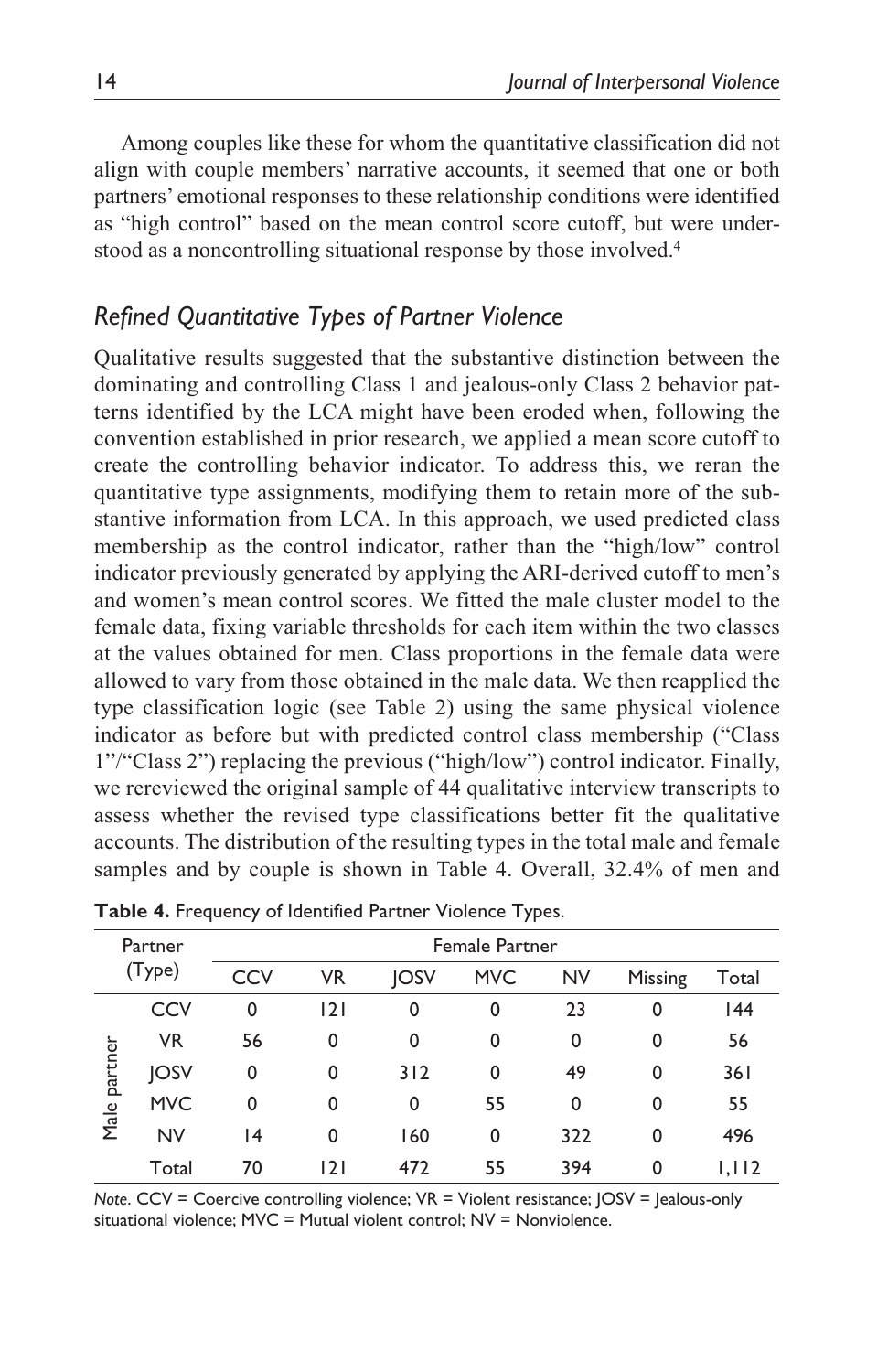42.4% of women engaged in situational or jealous-only violence, 12.9% of men and 6.3% of women engaged in coercive controlling violence, 5.1% of men and 10.9% of women engaged in violent resistance (to a coercive controlling partner), and 4.9% of men and women engaged in mutual violent control. The remainder (45% of men and 35% of women) did not use physical violence against their partners.

The revised control classification approach reduced by roughly 28% (from *N*=76 to *N*=55) the number of couples assigned to the "mutual violent control" type—a category which the qualitative analysis had suggested was previously misapplied. Among those included in the qualitative case review, the revised quantitative assignments resulted in newly congruent quantitative– qualitative classification for four such cases, maintained congruent classification for 24 cases, and produced unimproved qualitative–quantitative congruence for 16 cases.

#### *Distinctions Among Quantitative Types*

Results of *t*-tests comparing perpetrators and victims of the two largest violence types, coercive controlling violence and jealous-only situational violence, appear in Table 5. Applying a Bonferroni correction for multiple comparisons, we obtained critical alphas of .003 and .004, respectively, for comparisons of male and female perpetrator characteristics and of .007 for comparisons of male and female victim characteristics. As shown in the table, perpetrators of coercive controlling violence were more likely to use severe physical or sexual violence against their partners than perpetrators of jealous-only violence  $(p < .0001$  for both men and women based on both partners' reports). Among victims, both men and women who experienced coercive controlling violence reported more PTSD symptoms than those who experienced jealous-only situational violence  $(p = .0011)$  for female victims and  $p = .0030$  for male victims). Both male and female victims of coercive controlling violence reported feeling less safe than did victims of jealous-only situational violence ( $p < .0001$  for female victims and  $p =$ .0067 for male victims). Victims of coercive controlling violence were more likely to report that they were tempted to have sexual or romantic contact with another person during their relationship with the perpetrator (*p*  $\leq$  0001 for female victims and  $p = 0.0077$  for male victims). Female victims of coercive controlling violence were also more likely to report that they actually had sexual or romantic contact with another person during the relationship ( $p = .0030$ ).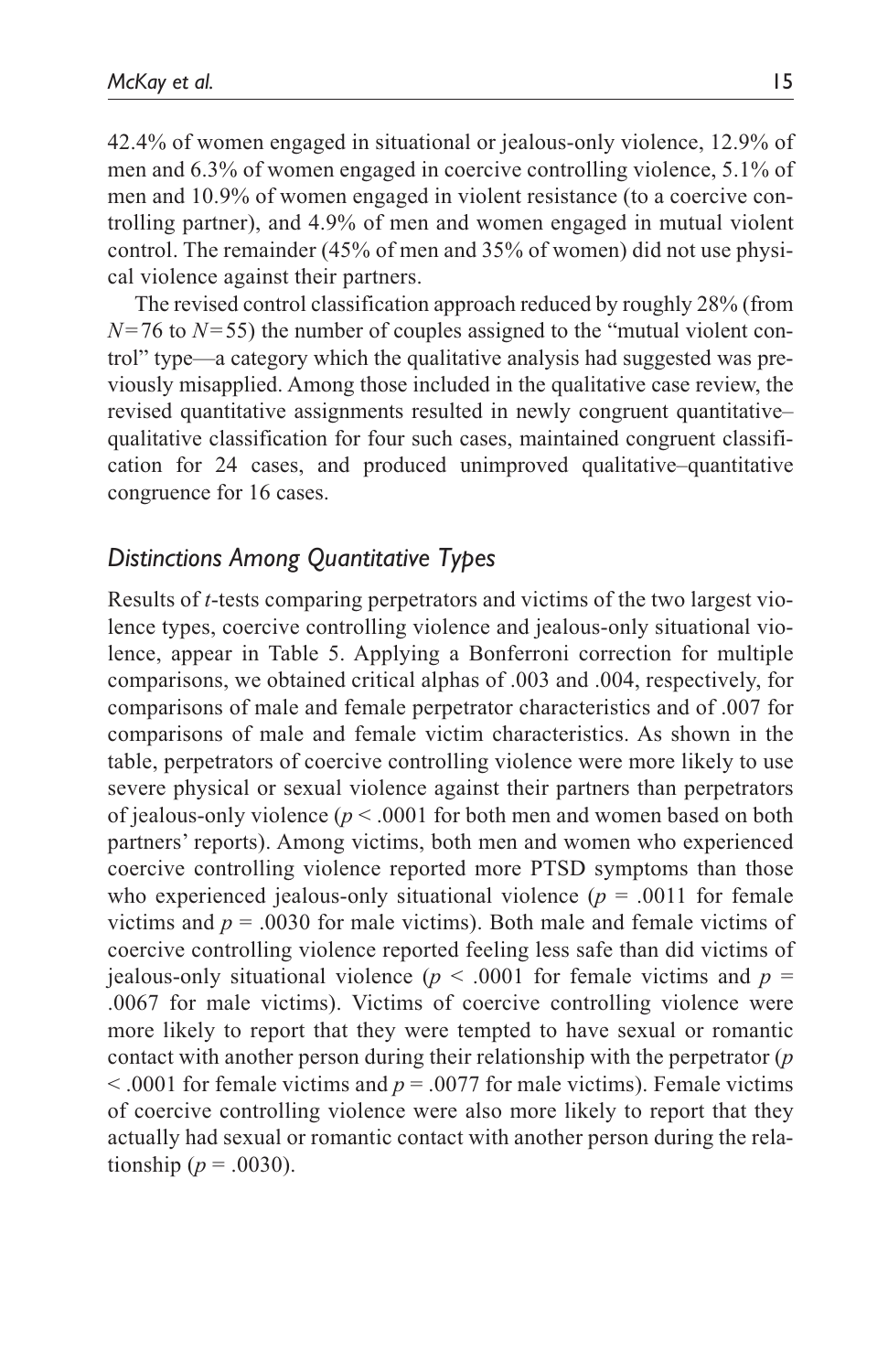| Table 5. Comparing Jealous-only Situational Violence and Coercive Controlling Violence.                                 |      | Jealous-only         |                         |                | Coercive Controlling |                          |             |
|-------------------------------------------------------------------------------------------------------------------------|------|----------------------|-------------------------|----------------|----------------------|--------------------------|-------------|
|                                                                                                                         |      | Situational Violence | $(Male N = 361; Female$ |                | Violence             | (Male $N = 144$ ; Female | P-value for |
|                                                                                                                         |      | $N = 472$            |                         |                | $N = 70$             |                          | Comparison  |
|                                                                                                                         | Obs. | Mean                 | Std Err                 | Obs.           | Mean                 | Std Err                  |             |
| Perpetrator Behaviors and Characteristics                                                                               |      |                      |                         |                |                      |                          |             |
| Among male perpetrators (18 items)                                                                                      |      |                      |                         |                |                      |                          |             |
| Severe violence perpetration-self report (1 = yes, 0 = no)                                                              | 360  | $\bar{10}$           | $rac{6}{10}$            | $\frac{4}{3}$  | 0.17                 | 032                      | 0436        |
| Severe violence victimization-partner report ( $1 = yes$ , $0 = no$ )                                                   | 360  | $\frac{2}{10}$       | 020                     | $rac{4}{4}$    | 0.60                 | $\overline{5}$           | 50001       |
| Severe male-on-female violence—either partner's report (1 = yes, 0 = no)                                                | 360  | 0.26                 | 023                     | $\frac{4}{3}$  | 0.62                 | $\overline{5}$           | 50001       |
| Problem drinking—self report (higher = more problem drinking)                                                           | 360  | 1.72                 | 092                     | $\frac{43}{5}$ | 1.78                 | .155                     | .7278       |
| Problem drug use—self report (higher = more problem drug use)                                                           | 361  | 1.37                 | .067                    | $\overline{4}$ | 1.42                 | $\frac{1}{2}$            | .7344       |
| Anger problems when drinking or using drugs—self report<br>$(1 =$ often, sometimes, $0 =$ rarely or never)              | 359  | 0.48                 | 026                     | $\overline{4}$ | 0.58                 | $\overline{5}$           | .0631       |
| Use of violence with family when drinking or using drugs—self report<br>$(1 =$ often, sometimes or rarely, $0 =$ never) | 360  | 0.36                 | 025                     | $\overline{4}$ | 0.46                 | 042                      | .0322       |
| Receipt of anger management services—self report (1 = yes, 0 = no)                                                      | 361  | 0.39                 | .026                    | $\frac{4}{4}$  | 0.37                 | 040                      | 7232        |
| Need for anger management services-self report (1 = yes, 0 = no)                                                        | 360  | 0.53                 | 026                     | $\overline{4}$ | 0.56                 | $\overline{5}$           | 5536        |
| Receipt of services to avoid hurting or abusing partner-self report<br>$(1 = yes, 0 = no)$                              | 361  | 0.13                 | $\frac{8}{2}$           | $\overline{4}$ | 0.10                 | .025                     | .2701       |
| Need for services to avoid hurting or abusing partner-self report (1 =<br>$yes, 0 = no)$                                | 360  | $\frac{9}{10}$       | 021                     | $\frac{4}{4}$  | 0.24                 | 036                      | .2256       |
| Conflict skills-self report (1 = skilled/successful, 0 = not)                                                           | 355  | 0.89                 | $\frac{1}{2}$           | $\frac{40}{5}$ | 0.90                 | 025                      | .6844       |
|                                                                                                                         |      |                      |                         |                |                      |                          | (continued) |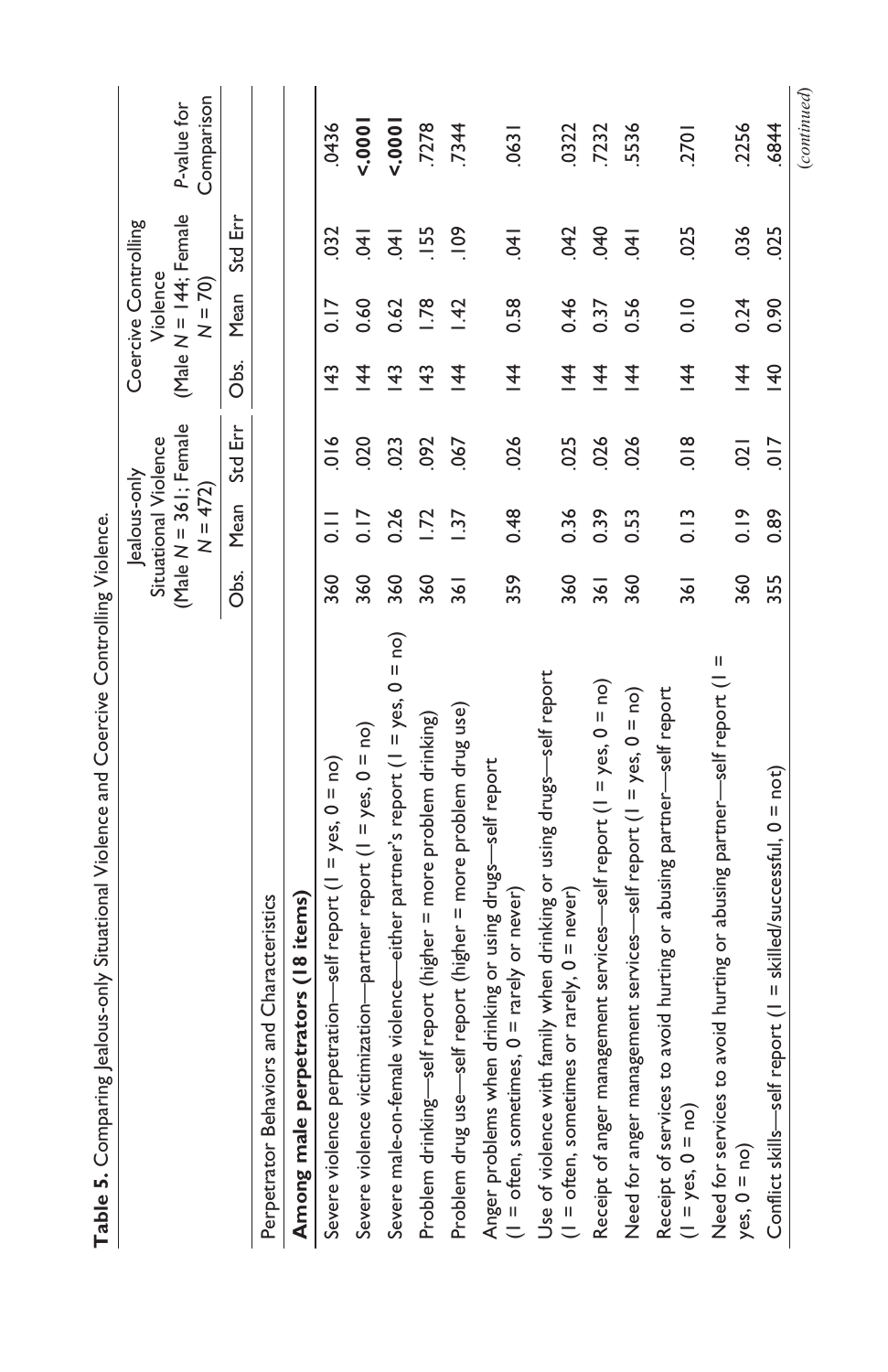|                                                                                                            |      | Situational Violence<br>Jealous-only |                         |                 | Coercive Controlling<br>Violence |                          |                           |
|------------------------------------------------------------------------------------------------------------|------|--------------------------------------|-------------------------|-----------------|----------------------------------|--------------------------|---------------------------|
|                                                                                                            |      | $N = 472$                            | $(Male N = 361; Female$ |                 | $N = 70$                         | (Male $N = 144$ ; Female | Comparison<br>P-value for |
|                                                                                                            | Obs. | Mean                                 | Std Err                 | Obs.            | Mean                             | Std Err                  |                           |
| Tempted to have sexual/romantic contact with someone else $(1 =$ often,<br>$4 = never$                     | 344  | 2.94                                 | $-51$                   | 129             | 2.91                             | .085                     | .7438                     |
| Had sexual/romantic contact with someone else (1 = yes or maybe, 0 =<br>$\widehat{P}$                      | 342  | 0.70                                 | 025                     | <b>127</b>      | 0.70                             | $\overline{5}$           | .9673                     |
| temptation to cheat (1 = strongly agree, $4$ = strongly<br>Know how to avoid<br>disagree)                  | 343  | 1.75                                 | $\overline{4}$          | <b>129</b>      | 1.69                             | .068                     | 4331                      |
| Own fidelity is very important (1 = strongly agree, 4 = strongly disagree)                                 | 343  | <b>1.38</b>                          | $\overline{3}$          | <b>129</b>      | $-1.46$                          | 060                      | .2265                     |
| Partner's fidelity is very important (1 = strongly agree, 4 = strongly<br>disagree)                        | 343  | 1.22                                 | 024                     | $\frac{130}{5}$ | 1.32                             | 054                      | 0492                      |
| Confident in partner's fidelity (1 = strongly agree, 4 = strongly disagree)                                | 340  | 2.05                                 | <b>948</b>              | 128             | $\frac{1}{2i}$                   | 074                      | 5143                      |
| Among female perpetrators (14 items)                                                                       |      |                                      |                         |                 |                                  |                          |                           |
| Severe violence perpetration-self report (1 = yes, 0 = no)                                                 | 469  | $\frac{0}{0}$                        | $rac{4}{10}$            | 20              | 0.40                             | 059                      | 50001                     |
| Severe violence victimization-partner report $(1 = yes, 0 = no)$                                           | 471  | 0.07                                 | .012                    | 20              | 0.10                             | 036                      | .4129                     |
| Severe female-on-male violence—either partner's report (1 = yes, 0 = no)                                   | 469  | 0.17                                 | 017                     | 5               | 0.44                             | .060                     | 50001                     |
| self report (higher = more problem drinking)<br>Problem drinking-                                          | 463  | 0.38                                 | 040                     | \$9             | 0.35                             | 107                      | .7554                     |
| -self report (higher = more problem drug use)<br>Problem drug use-                                         | 472  | 0.25                                 | $\overline{0}$          | 20              | 0.36                             | $\overline{5}$           | .2265                     |
| Anger problems when drinking or using drugs-self report (I = often or<br>sometimes, $0 =$ rarely or never) | 467  | 0.06                                 | $\equiv$                | $\overline{2}$  | 0.10                             | 036                      | .2378                     |
|                                                                                                            |      |                                      |                         |                 |                                  |                          | (continued)               |

**Table 5. continued**

Table 5. continued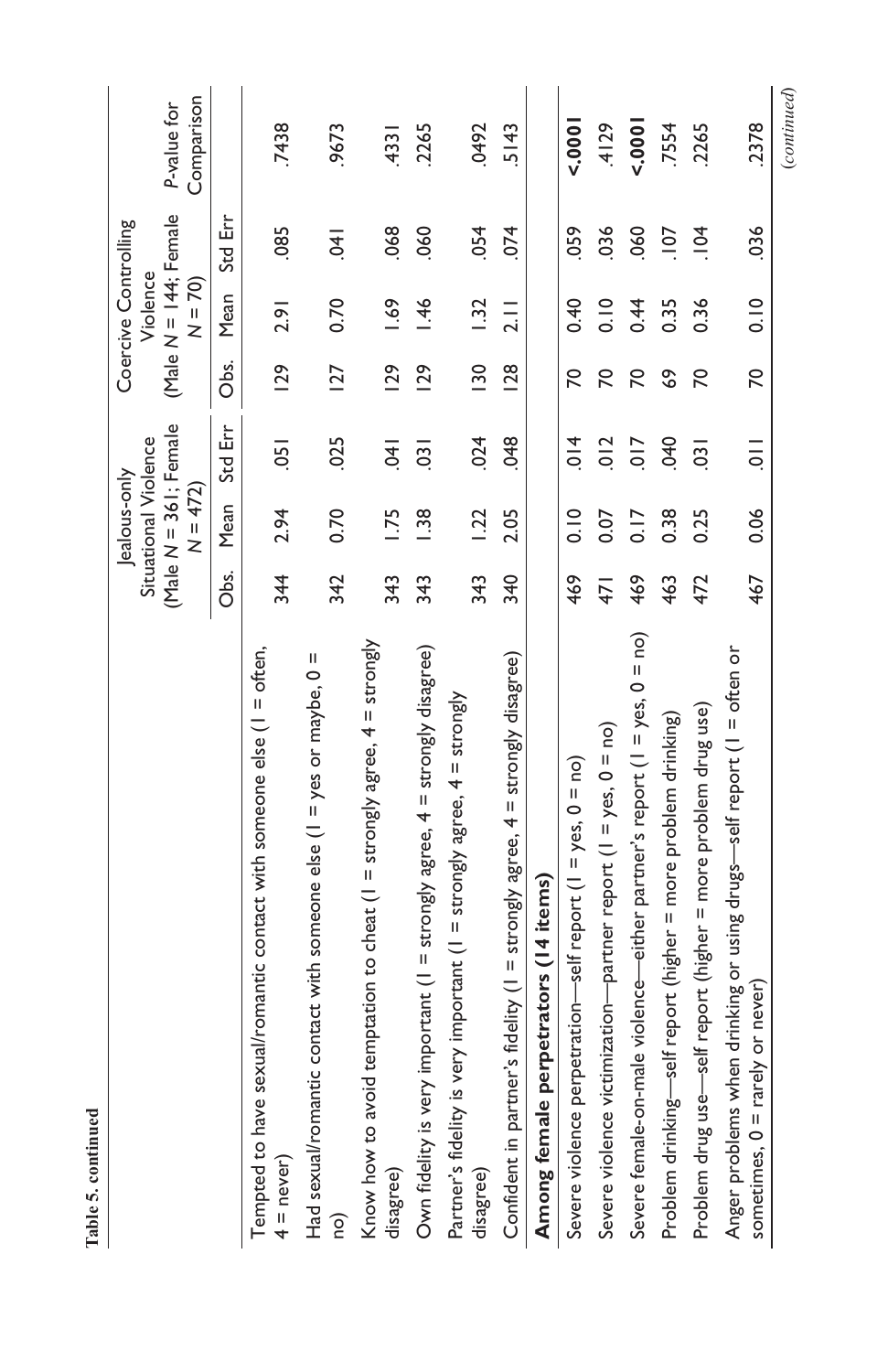| Ξ<br>d |
|--------|
| Ξ      |
| ٦      |
| ≘      |
| ۰      |
| ت      |
| U      |
| ٥      |
|        |
| ≂      |
|        |

|                                                                                                                       |      | Situational Violence<br>ealous-only |                          |      | Coercive Controlling<br>Violence |                          |             |
|-----------------------------------------------------------------------------------------------------------------------|------|-------------------------------------|--------------------------|------|----------------------------------|--------------------------|-------------|
|                                                                                                                       |      |                                     | $(Male N = 361; Female)$ |      |                                  | (Male $N = 144$ ; Female | P-value for |
|                                                                                                                       |      | $N = 472$                           |                          |      | $N = 70$                         |                          | Comparison  |
|                                                                                                                       | Obs. | Mean                                | Std Err                  | Obs. | Mean                             | Std Err                  |             |
| Use of violence with family when drinking or using drugs-self report (1 =<br>often, sometimes or rarely, $0 =$ never) | 467  | 0.07                                | .012                     | 20   | 0.07                             | $\overline{0}$           | 9169        |
| Conflict skills-self report (1 = skilled/successful, 0 = not)                                                         | 460  | 0.89                                | $\frac{1}{2}$            | 69   | 0.87                             | $\overline{5}$           | 6335        |
| Tempted to have sexual/romantic contact with someone else (1 = often,<br>$4 = never$                                  | 452  | 3.35                                | .042                     | 66   | 3.27                             | $\equiv$                 | .5143       |
| Had sexual/romantic contact with someone else ( $1 =$ yes or maybe, $0 =$<br><u>iou</u>                               | 452  | 0.32                                | 022                      | 66   | 0.44                             | .062                     | .0569       |
| Know how to avoid temptation to cheat (1 = strongly agree, 4 = strongly<br>disagree)                                  | 457  | $-54$                               | 036                      | 59   | $\overline{5}$                   | $rac{1}{2}$              | .7459       |
| Own fidelity is very important (1 = strongly agree, $4$ = strongly disagree)                                          | 456  | $\frac{34}{3}$                      | 030                      | 59   | 1.29                             | .072                     | 1909        |
| Partner's fidelity is very important (1 = strongly agree, 4 = strongly<br>disagree)                                   | 457  | 1.22                                | .025                     | 59   | $\frac{1}{2}$                    | .056                     | .4517       |
| Confident in partner's fidelity (1 = strongly agree, 4 = strongly disagree)                                           | 452  | 2.10                                | 3                        | 65   | 2.23                             | $\overline{101}$         | 2837        |
| Victim Experiences                                                                                                    |      |                                     |                          |      |                                  |                          |             |
| Among male victims (7 items)                                                                                          |      |                                     |                          |      |                                  |                          |             |
| PTSD symptoms (higher = more PTSD symptoms)                                                                           | 472  | 0.98                                | .062                     | R    | $-50$                            | 185                      | .0030       |
| Depression symptoms ( $I =$ depressed, $0 =$ not)                                                                     | 472  | 0.64                                | 022                      | R    | 0.79                             | <b>\$PO</b>              | 6110        |
| Feel safe in relationship ( $1 =$ safe, $0 =$ unsafe)                                                                 | 467  | 0.59                                | 023                      | 69   | 0.42                             | .060                     | .0067       |
| Tempted to have sexual/romantic contact with someone else (I = often,<br>$4 = never$                                  | 454  | 2.94                                | 34                       | 66   | 2.61                             | .126                     | <b>LL00</b> |
|                                                                                                                       |      |                                     |                          |      |                                  |                          | (continued) |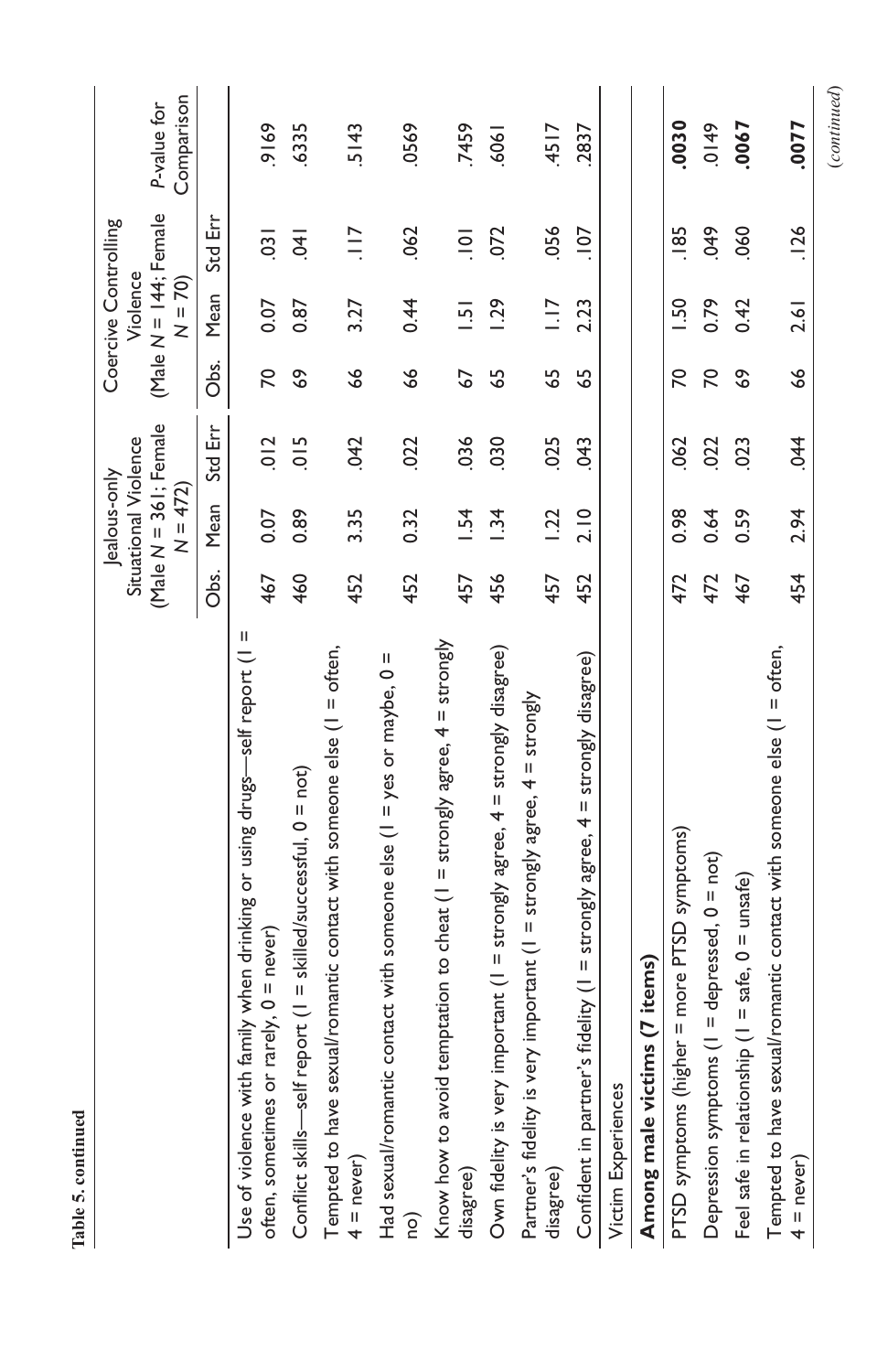|                                                                                                      |      | Situational Violence<br>ealous-only |                          |                | Coercive Controlling<br>Violence     |                  |                           |
|------------------------------------------------------------------------------------------------------|------|-------------------------------------|--------------------------|----------------|--------------------------------------|------------------|---------------------------|
|                                                                                                      |      | $N = 472$                           | (Male $N = 361$ ; Female |                | (Male $N = 144$ ; Female<br>$N = 70$ |                  | Comparison<br>P-value for |
|                                                                                                      | Ōbs. | Mean                                | Std Err                  | Obs.           | Mean                                 | Std Err          |                           |
| Ш<br>Had sexual/romantic contact with someone else (1 = yes or maybe, 0<br>$\widehat{e}$             | 451  | 0.67                                | .022                     | 65             | 0.77                                 | .053             | .0935                     |
| Know how to avoid temptation to cheat (I = strongly agree, 4 = strongly<br>disagree)                 | 455  | 1.72                                | 034                      | 66             | $\frac{89}{5}$                       | $\frac{1}{2}$    | .0778                     |
| Support from extended family (higher = more support)                                                 | 472  | 13.24                               | $-160$                   | 69             | 13.09                                | 428              | .7313                     |
| Among female victims (7 items)                                                                       |      |                                     |                          |                |                                      |                  |                           |
| igher = more PTSD symptoms)<br>PTSD symptoms (h                                                      | 361  | 0.97                                | .068                     | $\frac{4}{4}$  | $\frac{1}{4}$                        | $\overline{127}$ | $\frac{1}{2}$             |
| Depression symptoms (I = depressed, 0 = not)                                                         | 361  | 0.66                                | 025                      | $\frac{4}{4}$  | 0.73                                 | 037              | .1293                     |
| Feel safe in relationship (1 = safe, 0 = unsafe)                                                     | 359  | 0.58                                | 026                      | $\overline{4}$ | 0.17                                 | 032              | $0000 -$                  |
| Tempted to have sexual/romantic contact with someone else (I = often,<br>$4 = never$                 | 344  | 3.35                                | <b>CHO</b>               | $\frac{30}{2}$ | 2.92                                 | 093              | $000, -5$                 |
| Had sexual/romantic contact with someone else (I = yes or maybe, 0 =<br>$\widehat{e}$                | 344  | 0.32                                | 025                      | $\frac{30}{2}$ | 0.47                                 | 64               | .0030                     |
| Know how to avoid temptation to cheat (1 = strongly agree, $4 = \text{strongly}$<br>disagree)        | 347  | 1.57                                | 042                      | $\overline{3}$ | 1.53                                 | $-06$            | 5755                      |
| Support from extended family (higher = more support)                                                 | 360  | 13.66                               | $\frac{18}{1}$           | $\frac{4}{4}$  | 13.67                                | $\frac{313}{2}$  | 9936                      |
| Note. Bold characters in the body of Table highlight statistically significant results." in Table 5. |      |                                     |                          |                |                                      |                  |                           |

**Table 5. continued**

Table 5. continued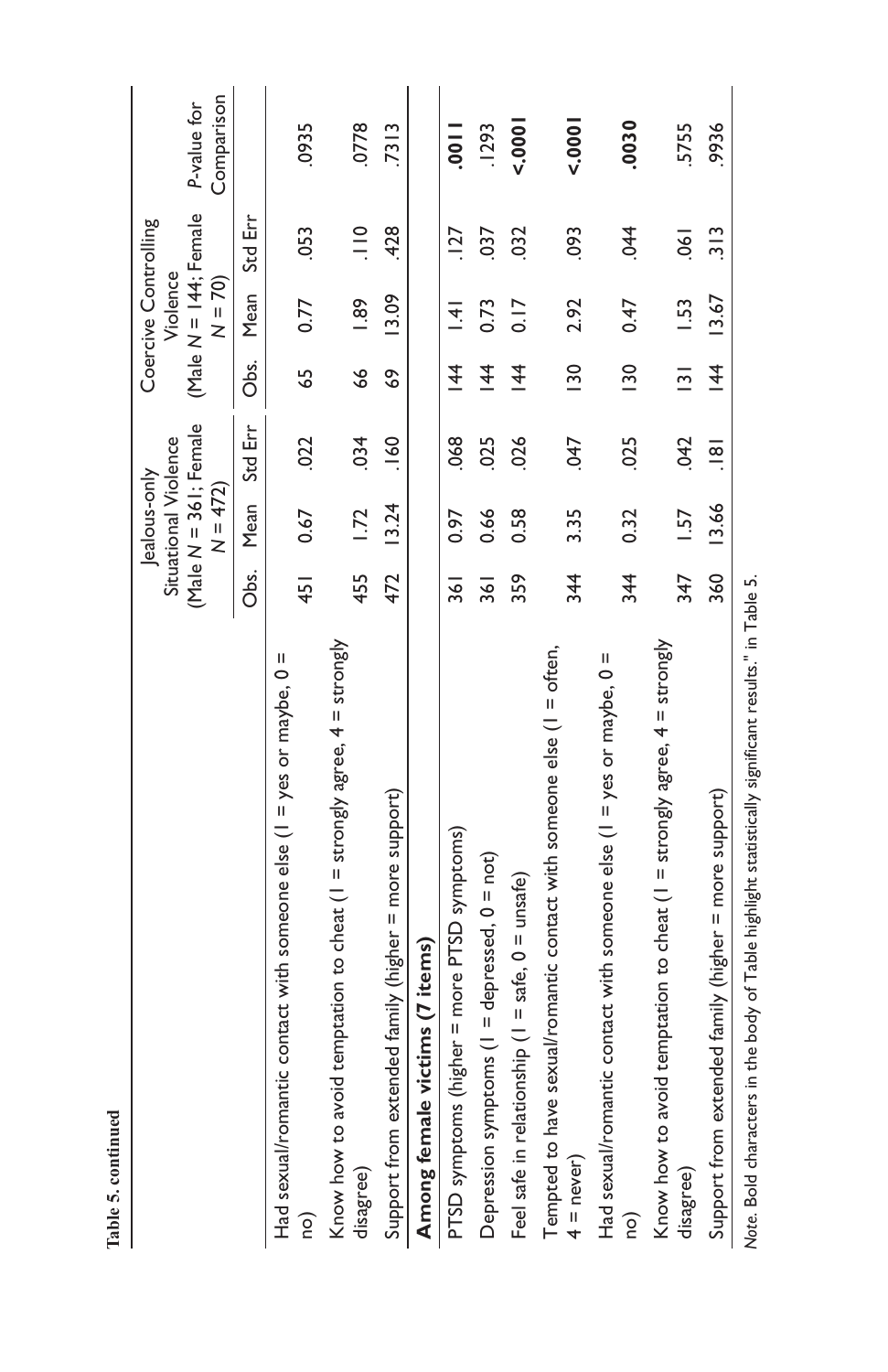# **Discussion**

## *Nature of Partner Violence in Couples Affected by Incarceration*

Studies with large, multistate samples of couples affected by incarceration (McKay et al., 2018; Wildeman, 2012) have found rates of partner violence roughly tenfold those observed in the general population (Breiding, 2015). Focus group research with formerly incarcerated men and their partners has suggested that violence in couples affected by incarceration arises in the escalation of post-release conflicts, or as part of a partner's attempt to assert control over the household upon his return from prison (Oliver & Hairston, 2008). Qualitative research with Multisite Family Study couples indicated that prisonization (Clemmer, 1958) and secondary prisonization (Comfort, 2003; Comfort, 2008)—particularly the effects of institutional violence and control on couples' communication, economic stability, and understandings and responses to interpersonal violence and control—might shape the incidence and forms of partner violence (McKay, Manuscript in preparation). The current study expands prior understandings of partner violence among couples affected by incarceration by examining dyadic behavioral patterns of physical violence and controlling behavior. This sample included both current and former intimate partners, which Johnson has indicated is critical for accurately identifying violence types (Johnson et al., 2014).

LCA identified two clusters of controlling behavior distinguished by both the frequency and form of controlling behaviors, echoing findings from a recent study that used similar methods in a nonincarcerated convenience sample (Mennicke, 2019). In our analysis, physically violent individuals who used high levels of control, including a variety of control tactics, to dominate their partners were assigned to Class 1, which resembled the coercive controlling violence found in various prior studies, predominantly among clinic and shelter samples and those adjudicated for criminal domestic violence (Johnson, 2010, 2016; Mennicke, 2019).5

More often, however, physical violence among the couples in our study occurred in the context of one or both partners' jealousy (only), without generalized attempts at control. Qualitative and quantitative analyses suggested that issues with jealousy were widespread among study couples and reflected a plausible situational response to periods of prolonged physical separation, complex family relationships involving multiple coparents, sexual partnership concurrency, and relationship status insecurity or ambiguity. Both the situational context in which jealousy arose, and the level and form of control tactics observed in this subgroup (who rarely used threats and who reported lower overall levels of controlling behavior) suggested a strong resemblance to the situationally violent type common in general-population samples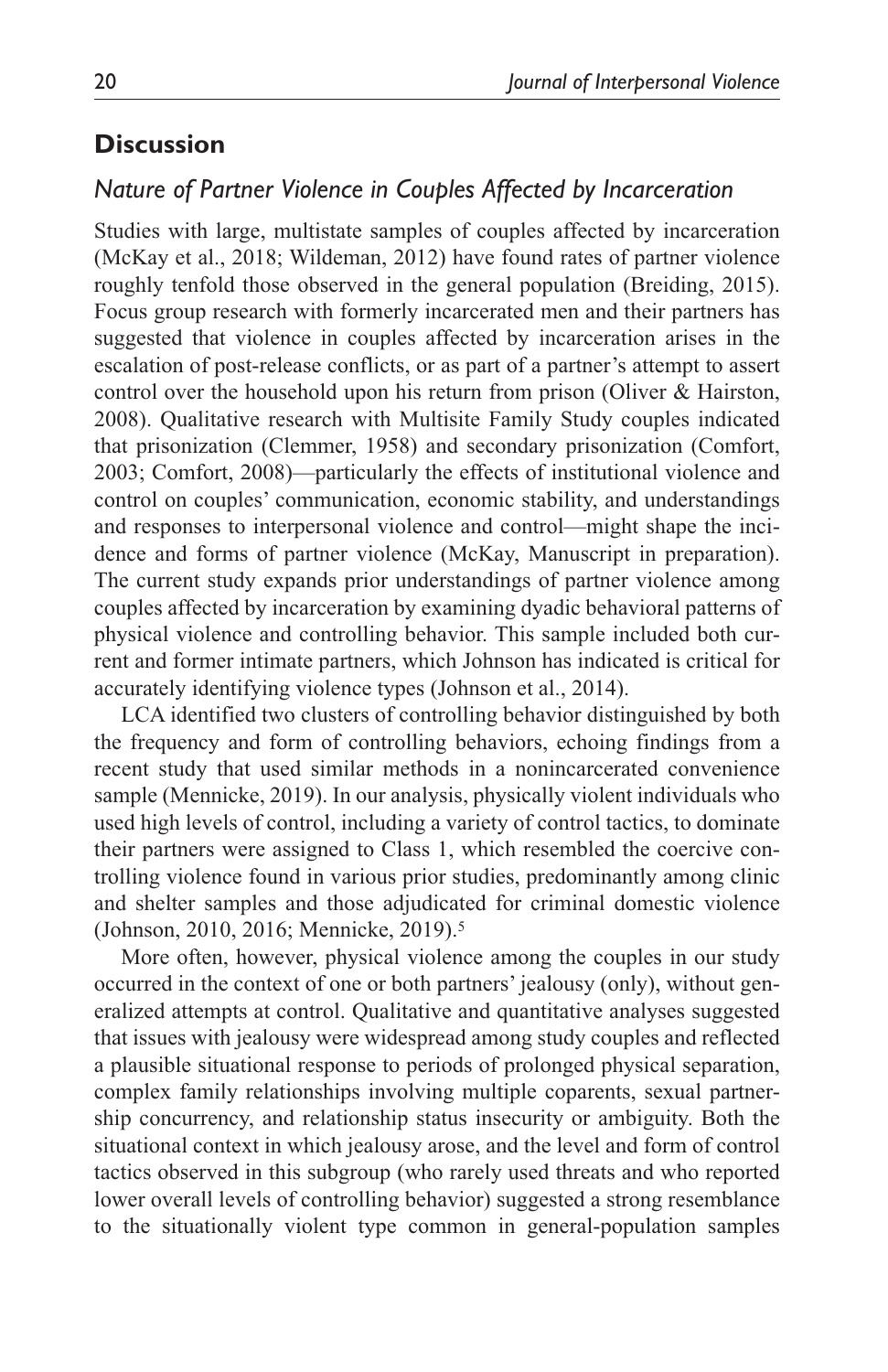(Johnson, 2010, 2016; Langhinrichsen-Rohling et al., 2012; Zweig et al., 2014). Consistent with prior research comparing jealousy in situationally violent and coercive controlling perpetrators (Love et al., 2018), jealous-only cases in our sample demonstrated jealous behavior *less* frequently than coercive controlling cases and were distinguished from the latter by the absence of other control tactics rather than by the presence of jealousy.

*T*-tests comparing perpetrator and victim experiences with jealous-only situational violence and coercive controlling violence confirmed the observed parallels between these two groups and the types obtained in prior research using Johnson's typology. Relative to jealous-only individuals, the coercive controlling individuals in our sample were more likely to use severe physical violence against their partners, and their victims experienced more PTSD symptoms and felt less safe in their relationships than victims of jealous-only partners. These distinctions echo those found in prior studies comparing victims and perpetrators of situational violence and coercive controlling violence (Adkins & Kamp Dush, 2010; Anderson, 2008; Hardesty et al., 2015; Johnson et al., 2014; Johnson & Leone, 2005; Leone et al., 2004; Piispa, 2002). The distribution of these types in our sample of couples affected by incarceration generally resembled that found in prior typology research with community or school-based surveys, rather than samples of clinic or shelter clients or individuals adjudicated for domestic violence, but with a somewhat higher proportion of cases classified as mutual violent control (Johnson, 2006; Zweig et al., 2014).

These results confirm the relevance of Johnson's typology for partner violence research with a uniquely vulnerable study population. They also lend empirical support to a growing chorus of practitioners who reject the "onesize-fits-all approach" to partner violence intervention (Messing, Ward-Lasher, et al., 2015, p. 310) consisting of formal adjudication and Duluth Model treatment for perpetrators and shelter-based services for victims (Pence & Paymar, 1993; Price & Rosenbaum, 2009). Research with other marginalized groups, such as immigrant women (see Bhattacharjee, 2006; Messing, Becerra, et al., 2015), suggests that such a model may be of limited utility for those who are conditioned to expect punishment rather than protection from formal institutions. Responses to partner violence that are sensitive to the distinction between situational couple violence (including the jealous-only violence evident in this sample) and coercive controlling violence might be useful for reducing recidivism and revictimization (Hodes & Mennicke, 2019; Stare & Fernando, 2014). Therapeutic and supportive responses to situational couple violence, such as joint educational and cognitive-behavioral interventions (Jaramillo-Sierra & Ripoll-Nunez, 2018; C. Schneider & Brimhall, 2014) may be more appropriate than punitive and criminalizing responses.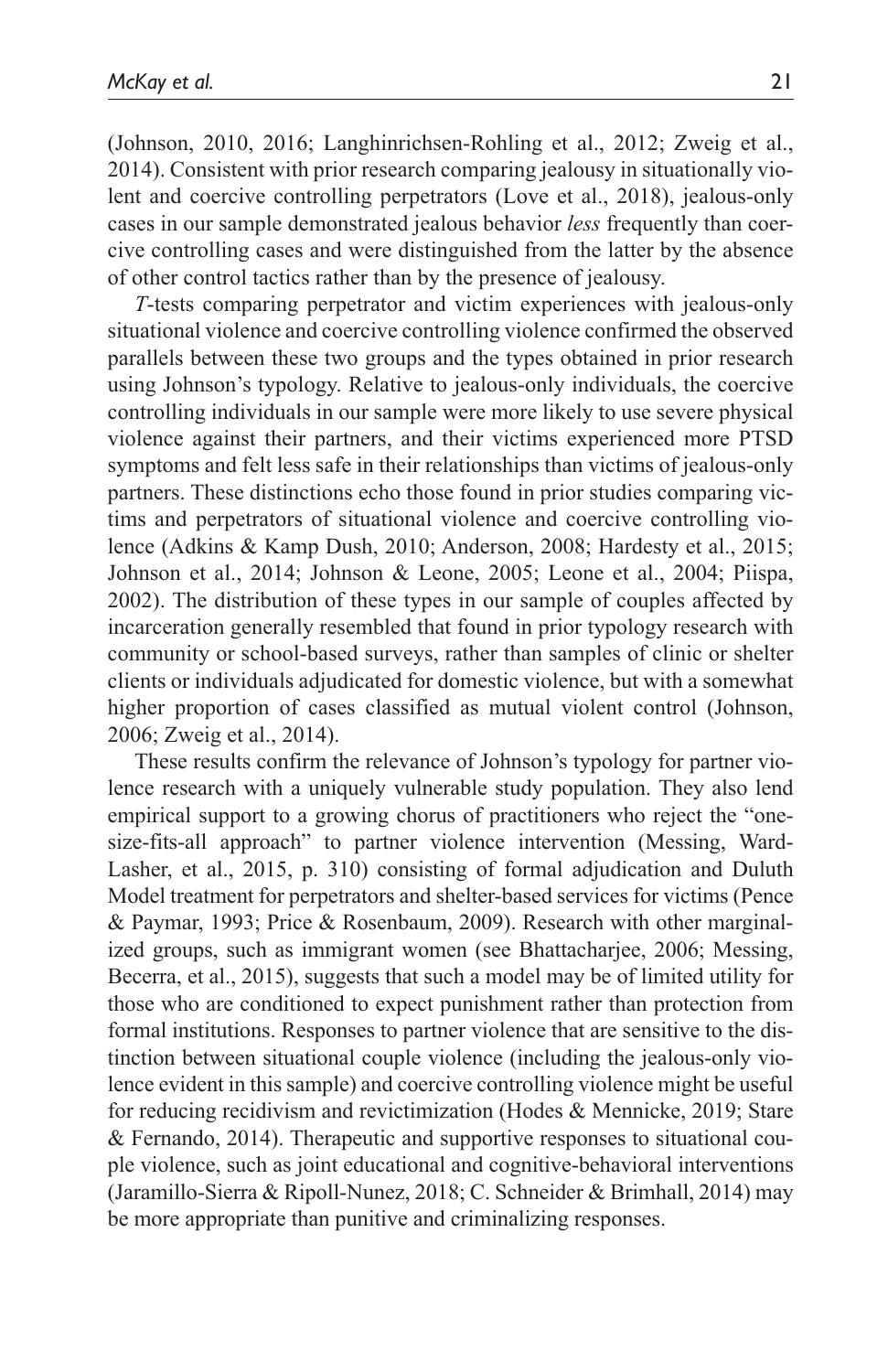In addition to reinforcing the utility of typology-based approaches to addressing partner violence, this study also contributes to a growing body of research suggesting that individual and family-based services for partner violence victims and perpetrators must be accompanied by efforts to address community- and institutional-level determinants of violence (Holliday et al., 2019; Iyengar & Sabik, 2009; Raiford et al., 2013; D. Schneider et al., 2016; Voith & Brondino, 2017). Together, the qualitative and quantitative findings presented here suggest that partner violence in Multisite Family Study couples did not usually represent a concerted effort by one partner to dominate and abuse the other. Unlike the violence observed in research with those convicted for domestic violence offenses or their partners, most violence in this sample arose amid a complex of incarceration-related relationship circumstances that were widely experienced by study participants as promoting jealousy and outstripping their ability to relate in healthy, nonviolent ways. This suggests that future research on controlling behavior should continue to test and refine analytic strategies capable of distinguishing between what Johnson has characterized as a universal desire for some degree of interpersonal control in intimate relationships (Johnson, 2008) (such as clear mutual expectations and consistent agreement-keeping) and the dominating forms of controlling behavior that are the hallmark of the most damaging and dangerous forms of abuse (Leone et al., 2007; Myhill & Hohl, 2019; Stark, 2007; Stark & Hester, 2019) It also suggests a need to expand from an individual accountability-focused approach to partner violence to a model that incorporates institutional accountability for mass incarceration-era practices. This could include reversing the harsh sentencing policies identified by Tonry (2014) and making a robust array of behavioral health treatment and partner violence prevention and response services freely available in the predominantly poor, Black communities that such practices have targeted.

### *Refining Research Methods for Understanding Partner Violence*

The current study advances a quantitative modeling strategy that is more suitable for working with the typical structure and distribution of survey reports of controlling behavior. The LCA approach applied here accommodates multinomial controlling behavior variables with zero-inflated distributions or floor effects, making it useful not only for partner violence research generally (as previously noted; e.g., Ansara & Hindin, 2010) but particularly useful for typology research in which meaningful distinctions between clusters of behavioral reports are critical. This study is also unique in drawing on survey reports from both couple members to capture a more accurate picture of the dyadic behavioral dynamics on which Johnson's typology is based. Finally, where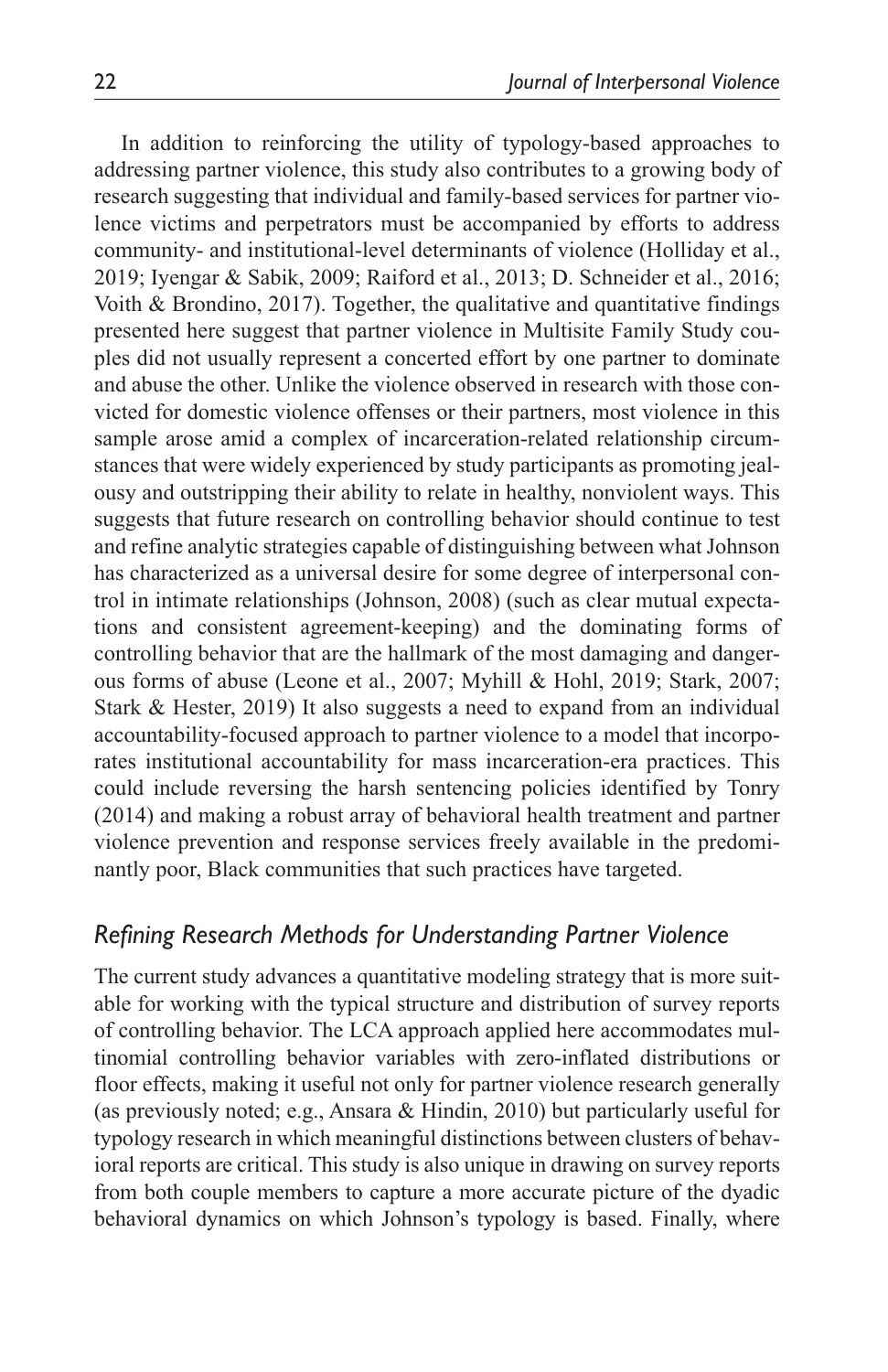most previous efforts at partner violence type classification have relied on single-method (usually quantitative) approaches, the Multisite Family Study data structure made it possible for the current analysis to compare the quantitative types obtained from a quantitative classification procedure against individuals' qualitative accounts of their relationship dynamics. Like at least one prior study that used qualitative data to examine types of controlling behavior (Crossman & Hardesty, 2018), this study was able to identify distinctions in controlling behavior patterns that were subjectively meaningful among those who experienced them and to map them to broader social and structural constraints; in this case, the relationship challenges associated with criminal justice system involvement in an era of mass incarceration. This comparative case review prompted a further refinement of the quantitative classification method: that is, the use of predicted class membership, rather than a "high/ low" control score cutoff, to distinguish controlling behavior for purposes of type classification. (The "high/low" approach, typical in typology research, could overemphasize the frequency of controlling behavior while eliding differences in its form, such as the distinction between expressing jealousy and threatening harm to a partner or partner's loved ones.) This new approach permitted retention of the essentially qualitative distinction between the two patterns of controlling behavior uncovered with LCA.

# **Study Limitations and Directions for Future Research**

As in most prior research on partner violence typologies, this study was limited by use of a nonrepresentative sample. Findings may not generalize to broader populations of couples affected by incarceration, and comparisons of the distribution of partner violence types relative to those observed in other nonrepresentative studies must be interpreted with particular caution. In addition, this analysis was subject to several measurement limitations associated with the secondary data source. The Multisite Family Study survey items on partner violence focused on a 6-month reference period, is shorter than the 12-month reference period used in the National Intimate Partner and Sexual Violence Survey (Breiding, 2015) and other partner violence research. The controlling behavior measure constructed from these data omitted monitoring, a common dimension of coercion and control (Hardesty et al., 2015; Myhill & Hohl, 2019). These two limitations amplify the already considerable possibility in partner violence research that individuals who were violent or controlling were not identified as such in survey data. Further, our research team's assessment of likely partner violence type based on qualitative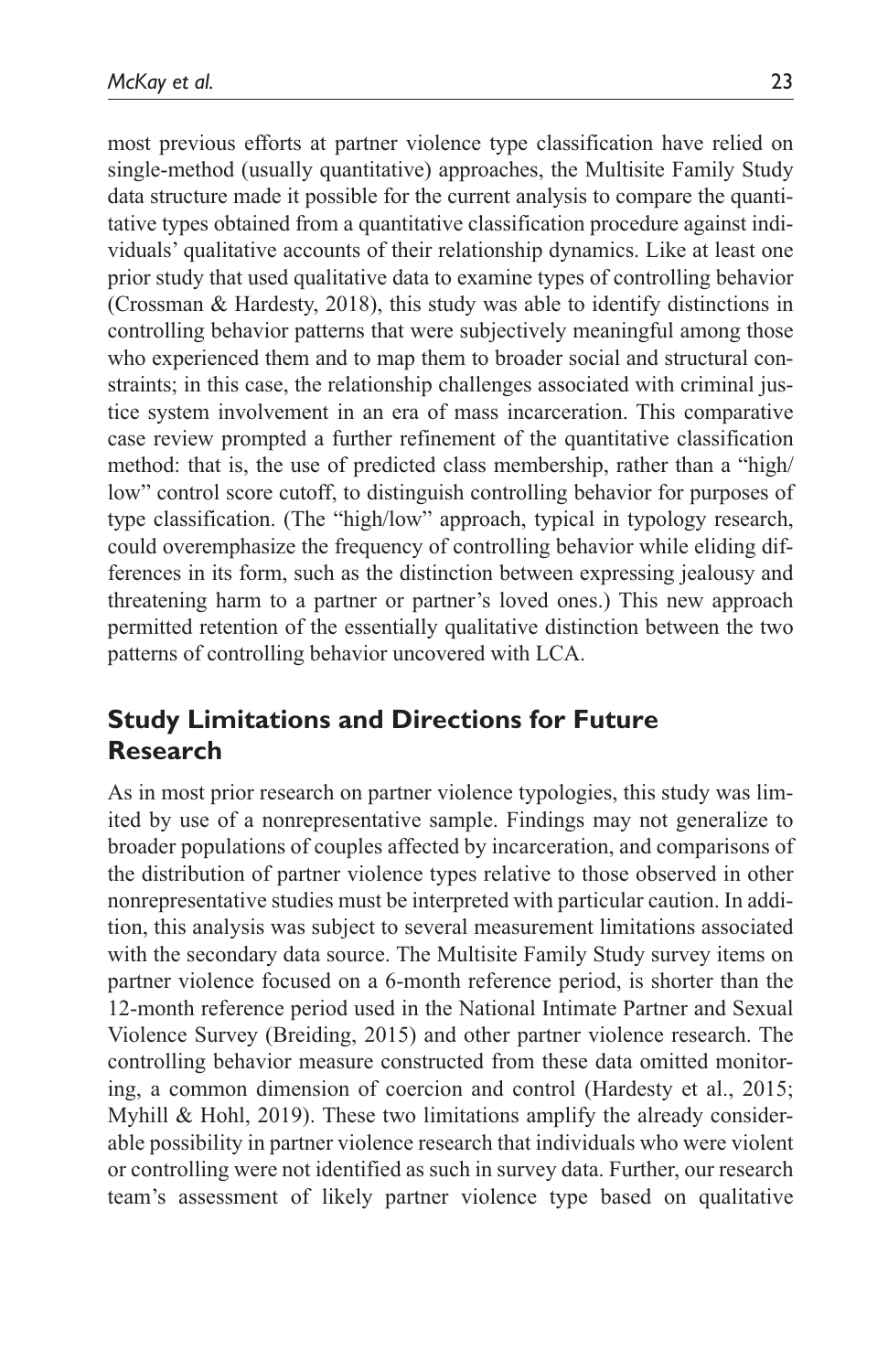interview transcripts was subject to error: assessments of the same case will differ even among skilled advocates (Hodes & Mennicke, 2019), let alone researchers. In addition, as only a subset of qualitative interviews addressed dynamics of control and violence in the relationship in enough detail to permit type assessment, those who opted not to discuss these experiences during the interview are not represented here. Prior research suggests that experiences of victims and perpetrators in current coercive controlling relationships were especially likely to be left out, due to the higher risks associated with disclosing such experiences (Johnson et al., 2014).

Finally, consistent with prior empirical applications of Johnson's typology, this study began by using cluster analysis to identify the number of distinct groups evident in respondents' reports of controlling behavior in their relationships. However, future work (including reanalysis of prior data) should first test the assumption that distinct types exist (Lubke & Tueller, 2010). In this study as in prior typological research using LCA or other clustering methods, the possibility remains that a single, normally distributed factor, rather than distinct classes, is the true latent structure of the observed items. With these limitations in mind, findings from the current study point to an urgent need for future research to assess partner violence types, prevalence, and etiologies in a representative sample of couples affected by incarceration.

# **Conclusions**

Findings from this study enrich our understanding of the couple-level behavioral dynamics that underlie high observed rates of partner violence in samples of couples affected by incarceration. Their experiences conform to distinct types that are analogous to Johnson's partner violence types but take a unique form in the context of situational strains faced by the incarcerated and their partners. This work also helps to advance increasingly precise methods for partner violence research generally, including the use of dyadic survey data, the integration of qualitative and quantitative accounts, and the refinement of LCA-based typology research strategies. Such approaches represent an important next step in ongoing efforts to better understand, distinguish, and address the contexts in which partner violence arises.

### **Acknowledgments**

The authors are indebted to the Multisite Family Study participants who graciously shared their experiences, to Jonathan Jackson for excellent comments on an earlier version of this manuscript, and to the anonymous peer reviewers for their very helpful suggestions.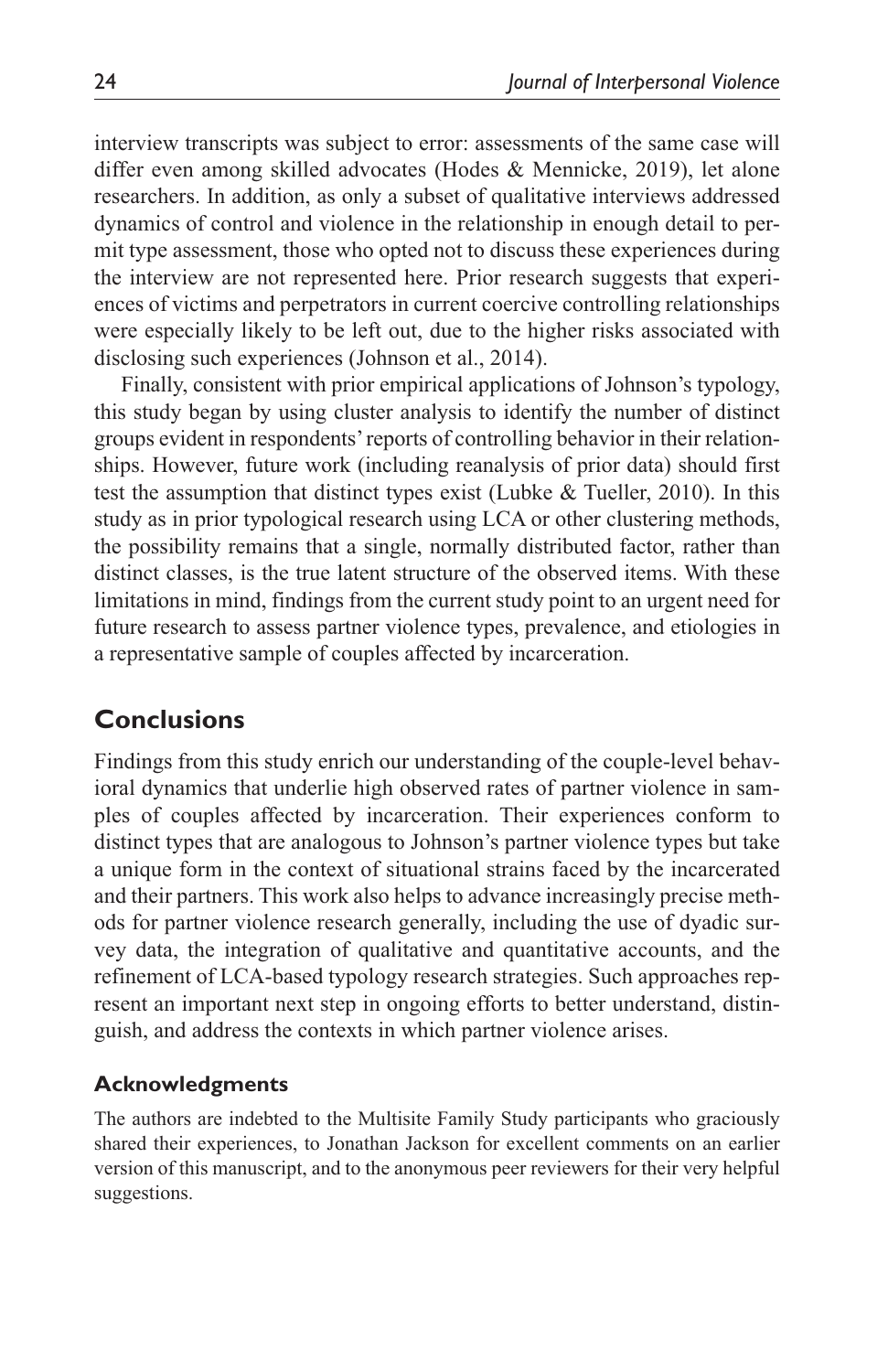#### **Declaration of Conflicting Interests**

The author(s) declared the following potential conflicts of interest with respect to the research, authorship, and/or publication of this article: This article has not been published elsewhere nor is it under review for another publication.

### **Funding**

The author(s) disclosed receipt of the following financial support for the research, authorship, and/or publication of this article: This work was funded in part by grant 2016-VF-GX-0010 from the National Institute of Justice in the U.S. Department of Justice. The original Multisite Family Study data collection was funded by contract HHSP2332006290YC from the Office of the Assistant Secretary for Planning and Evaluation and Office of Family Assistance in the U.S. Department of Health and Human Services.

### **Notes**

- 1. The Multisite Family Study was funded by the Department of Health and Human Services, Office of the Assistant Secretary for Planning and Evaluation to evaluate federal demonstration programs whose implementation and impact are described elsewhere (Lindquist, Steffey, Tueller, et al., 2018; McKay et al., 2015).
- 2. Eligibility and sample characteristics are described elsewhere (Lindquist, Steffey, McKay, et al., 2018).
- 3. To construct the latent class models using the richest available information on men's controlling behavior, we used a set of observed dependent variables that represented each man's own reports regarding his use of various control tactics as well as his female partner's reports regarding his use of various control tactics. Of the dependent variables included in the model, four pairs of variables represented men's and women's respective reports of the same controlling behavior on the part of the male partner. Since such reports might be expected to be correlated within classes, the ideal latent class modeling approach would be to allow residual covariances between these variable pairs to vary from zero. However, MPlus does not currently allow a model constructed using such parameters to be fitted to a new dataset, making this approach infeasible for obtaining a model from the male controlling behavior data that could then be used to get predicted values for female controlling behavior data. We fitted a set of models using these alternate parameters to determine whether and how the solution obtained might differ from our focal set of models, in which all residual correlations were fixed to zero. As with the fixed-residuals approach, the freed-residuals approach identified a twoclass solution as preferred. Model fit statistics (including Bayesian Information Criterion, entropy, and average latent class probabilities) suggested that this solution represented a modest improvement in fit and class delineation over the fixed-residuals model solution. However, examination of variable thresholds within classes suggested that the freed-residuals model was identifying the same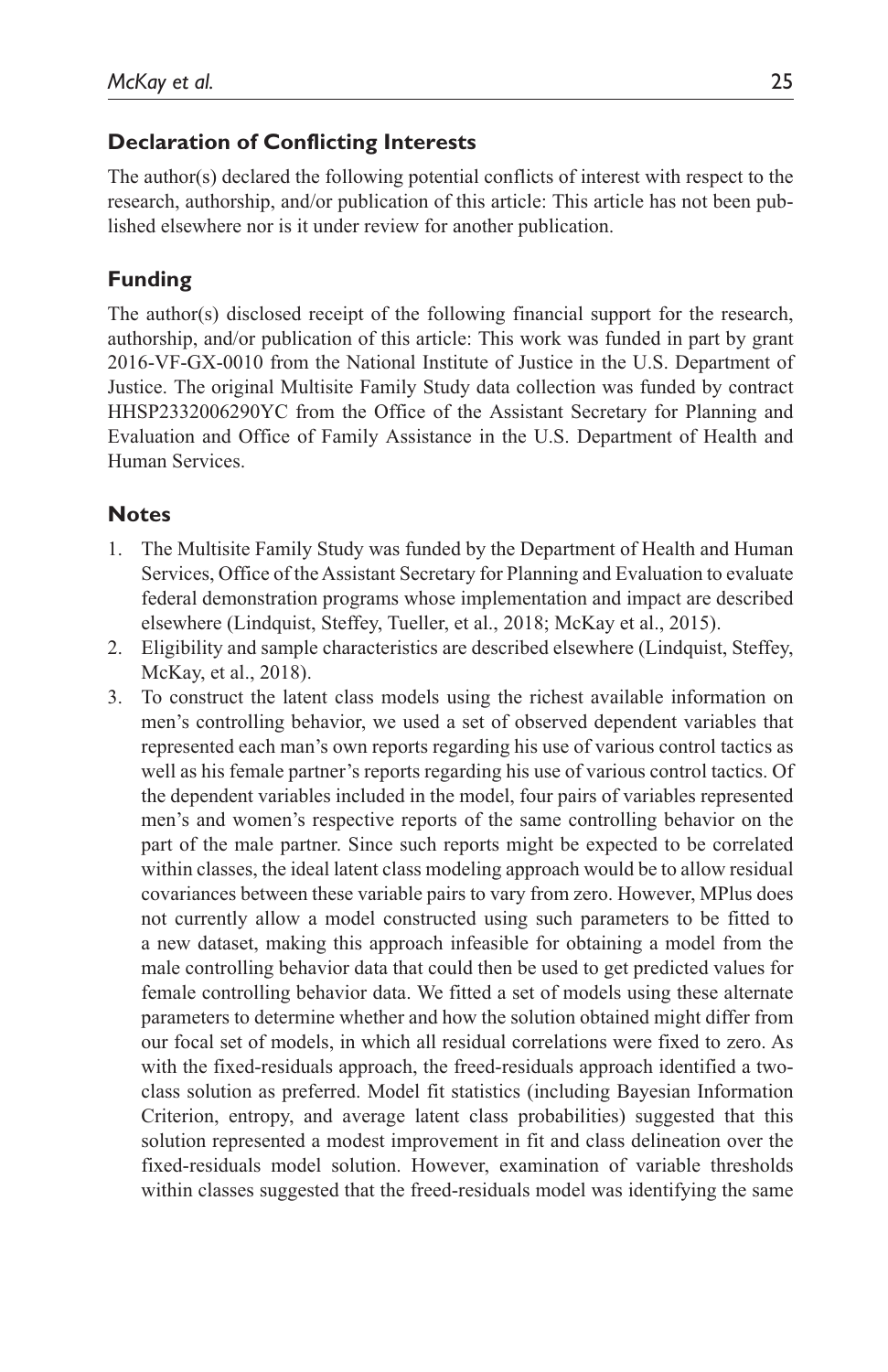substantive pattern as the fixed-residuals model, and overall class proportions differed very little between the two approaches.

- 4. In nine cases, the research team was unable to assign a dyadic behavioral type based on qualitative interview data due to insufficient qualitative information on each partner's use of controlling behavior and physical violence.
- 5. Consistent with prior methods, when this violent and controlling dynamic was two-sided, it was classified as mutual violent control (Johnson, 2008).

### **ORCID iD**

Tasseli McKay **b** https://orcid.org/0000-0001-9270-9292

#### **References**

- Adkins, K. S., Dush, Kamp, & C., M. (2010). The mental health of mothers in and after violent and controlling unions. *Social Science Research*, *39*(6), 925–937. https://doi.org/10.1016/j.ssresearch.2010.06.013
- Ali, P. A., Dhingra, K., & McGarry, J. (2016). A literature review of intimate partner violence and its classifications. *Aggression and Violent Behavior*, *31*, 16–25. https://doi.org/10.1016/j.avb.2016.06.008
- Anderson, K. L. (2008). Is partner violence worse in the context of control? *Journal of Marriage and Family*, *70*(5), 1157–1168. https://doi.org/10.1111/j.1741- 3737.2008.00557.x
- Ansara, D. L., & Hindin, M. J. (2010). Exploring gender differences in the patterns of intimate partner violence in Canada: A latent class approach. *Journal of Epidemiology & Community Health*, *64*(10), 849–854. https://doi.org/10.1136/ jech.2009.095208
- Beck, C. J. A., Anderson, E. R., O'Hara, K. L., & Benjamin, G. A. H. (2013). Patterns of intimate partner violence in a large, epidemiological sample of divorcing couples. *Journal of Family Psychology*, *27*(5), 743–753. https://doi.org/10.1037/ a0034182
- Berger, A., Wildsmith, E., Manlove, J., & Steward-Streng, N. (2012). *Relationship violence among young adult couples*. Child Trends.
- Bhattacharjee, A. (2006). The public/private mirage: Mapping homes and undomesticating violence work in the South Asian immigrant community. In Sharma, A., & Gupta, A. (Eds.), The *anthropology* of the *state*: A *reader* (pp. 337–356). Blackwell Publishing.
- Breiding, M. J. (2015). Prevalence and characteristics of sexual violence, stalking, and intimate partner violence victimization: National Intimate Partner and Sexual Violence Survey, United States, 2011. *American Journal of Public Health*, *105*(4), E11–E12.
- Breiding, M. J., Smith, S. G., Basile, K. C., Walters, M. L., Chen, J., & Merrick, M. T. (2014). Prevalence and characteristics of sexual violence, stalking, and intimate partner violence victimization: National Intimate Partner and Sexual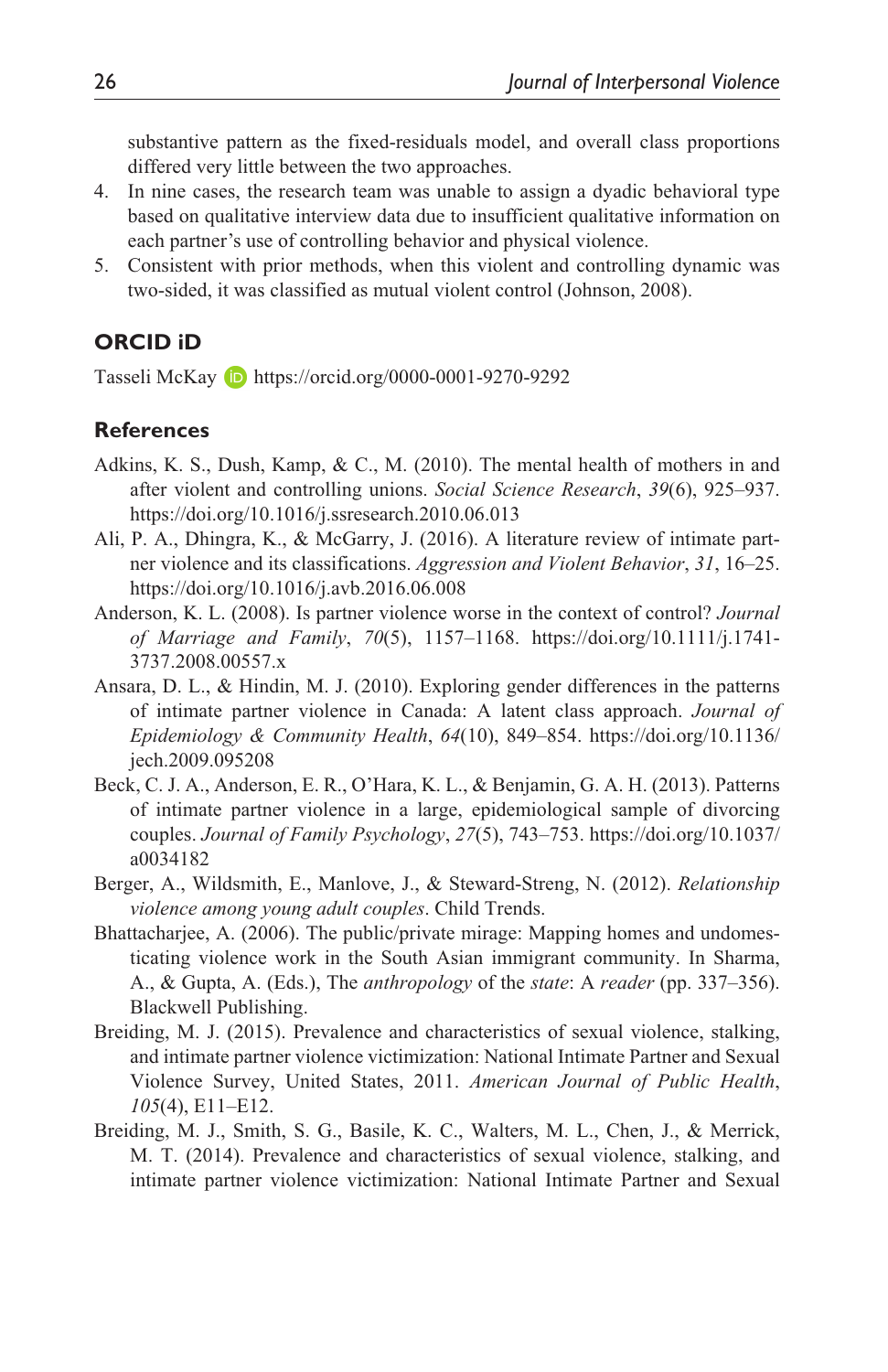Violence Survey, United States, 2011. *Morbidity and Mortality Weekly Report: Surveillance Summaries*, *63*(8), 1–18.

- Celeux, G., & Soromenho, G. (1996). An entropy criterion for assessing the number of clusters in a mixture model. *Journal of Classification*, *13*(2), 195–212. https:// doi.org/10.1007/BF01246098
- Center for Injury Prevention and Control. (2018, October 24). *Definitions: Intimate partner violence*. https://www.cdc.gov/violenceprevention/intimatepartnerviolence/definitions.html
- Clemmer, D. (1958). *The prison community*. Holt, Rinehart and Winston.
- Comfort, M. L. (2003). In the tube at San Quentin: The "secondary prisonization" of women visiting inmates. *Journal of Contemporary Ethnography*, *32*(1), 77–107. https://doi.org/10.1177/0891241602238939
- Comfort, M. (2008). *Doing time together: Love and family in the shadow of the prison*. Chicago University of Chicago Press.
- Comfort, M., Krieger, K. E., Landwehr, J., McKay, T., Lindquist, C. H., Feinberg, R., Kennedy, E. K., & Bir, A. (2018). Partnerships after prison: Couple relationships during reentry. *Journal of Offender Rehabilitation*, *57*(2), 188–205.
- Crossman, K. A., & Hardesty, J. L. (2018). Placing coercive control at the center: What are the processes of coercive control and what makes control coercive? *Psychology of Violence*, *8*(2), 196–206. https://doi.org/10.1037/vio0000094
- Cunradi, C. B., Bersamin, M., & Ames, G. (2009). Agreement on intimate partner violence among a sample of blue-collar couples. *Journal of Interpersonal Violence*, *24*(4), 551–568. https://doi.org/10.1177/0886260508317189
- Derrington, R., Johnson, M., Menard, A., Ooms, T., & Stanley, S. (2010). Making distinctions among different types of intimate partner violence: A preliminary guide (National Criminal Justice No. 234558). Annie E. Casey Foundation. https://www.ncjrs.gov/App/Publications/abstract.aspx?ID=256516
- Enns, P. K., Youngmin, Y., Comfort, M., Goldman, A. W., Lee, H., Muller, C., Wakefield, S., Wang, E. A., & Wildeman, C. (2019). What percentage of Americans have ever had a family member incarcerated?: Evidence from the Family History of Incarceration Survey (FamHIS). *Socius*, *5*, 1–45. https://doi. org/10.1177/2378023119829332
- Friend, D. J., Bradley, Cleary, R., P., Thatcher, R. Gottman J., M. (2011). Typologies of intimate partner violence: Evaluation of a screening instrument for differentiation. *Journal of Family Violence*, *26*(7), 551. https://doi.org/10.1007/s10896- 011-9392-2
- Graham-Kevan, N., & Archer, J. (2003). Intimate terrorism and common couple violence: A test of johnson's predictions in four British samples. *Journal of Interpersonal Violence*, *18*(11), 1247–1270. https://doi.org/10.1177/0886260503256656
- Hairston, C. F., & Oliver, W. (2011). Women's experiences with men's incarceration and reentry. In R. Immarigeon (Ed.), *Women and girls in the criminal justice system* (Vol. 2). Civic Research Institute.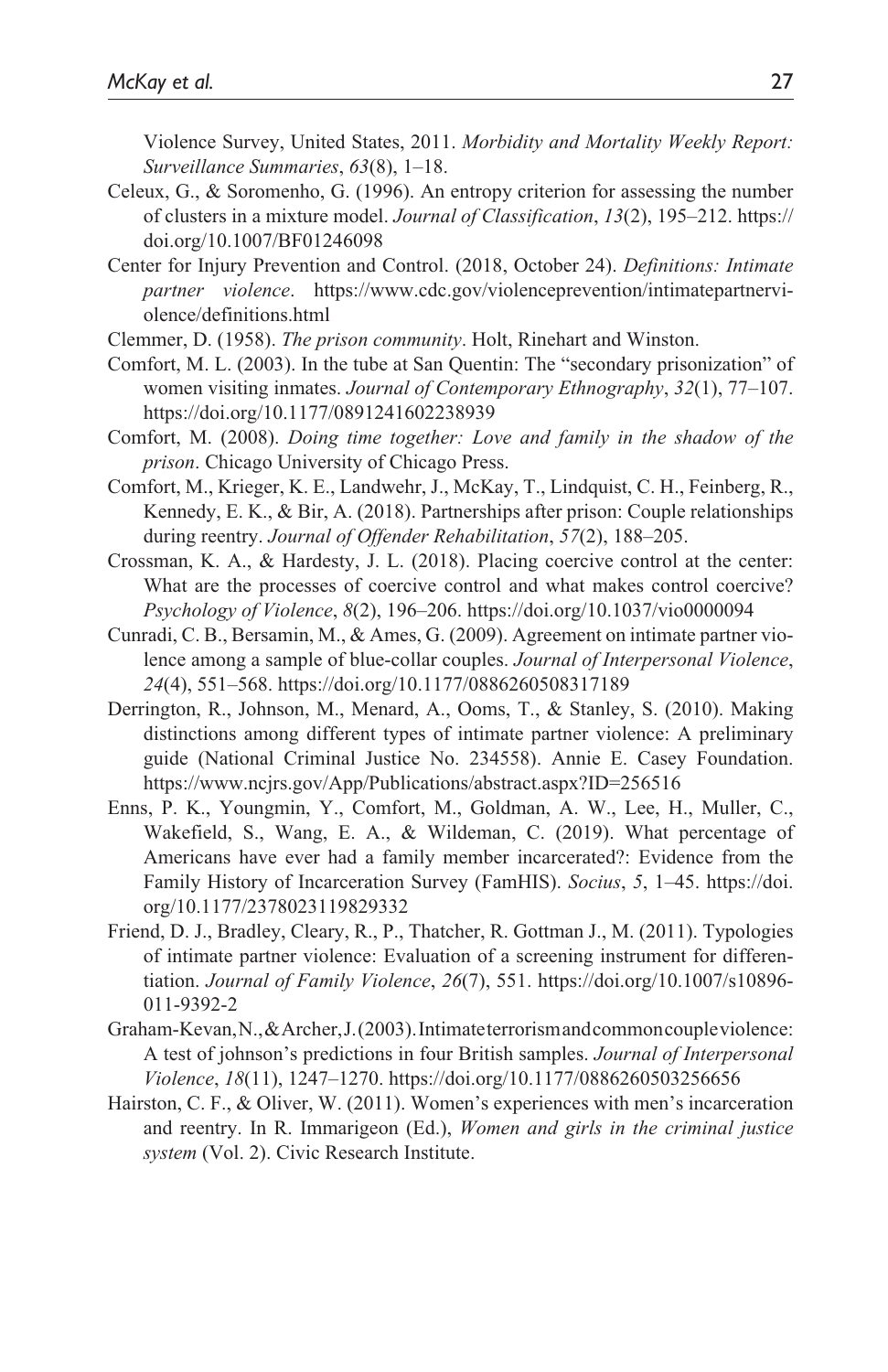- Hamby, S. (2014). Intimate partner and sexual violence research: Scientific progress, scientific challenges, and gender. *Trauma, Violence, & Abuse*, *15*(3), 149–158. https://doi.org/10.1177/1524838014520723
- Hamby, S. (2017). A scientific answer to a scientific question: The gender debate on intimate partner violence. *Trauma, Violence, & Abuse*, *18*(2), 145–154. https:// doi.org/10.1177/1524838015596963
- Hardesty, J. L., Crossman, K. A., Haselschwerdt, M. L., Raffaelli, M., Ogolsky, B. G., & Johnson, M. P. (2015). Toward a standard approach to operationalizing coercive control and classifying violence types. *Journal of Marriage and Family; Minneapolis*, *77*(4), 833–843. http://dx.doi.org.proxy.lib.duke.edu/10.1111/ jomf.12201
- Hodes, C., & Mennicke, A. (2019). Is it conflict or abuse? A practice note for furthering differential assessment and response. *Clinical Social Work Journal*, *47*(2), 176–184. https://doi.org/10.1007/s10615-018-0655-8
- Holliday, C. N., Morse, S. M., Irvin, N. A., Green-Manning, A., Nitsch, L. M., Burke, J. G., Campbell, J. C., & Decker, M. R. (2019). Concept mapping: Engaging urban men to understand community influences on partner violence perpetration. *Journal of Urban Health*, *96*(1), 97–111. https://doi.org/10.1007/s11524-018- 0297-8
- Hubert, L., & Arabie, P. (1985). Comparing partitions. *Journal of Classification*, *2*(1), 193–218. https://doi.org/10.1007/BF01908075
- Iyengar, R., & Sabik, L. (2009). The dangerous shortage of domestic violence services. *Health Affairs*, *28*(6), w1052–w1065. https://doi.org/10.1377/hlthaff.28.6.w1052
- Jaramillo-Sierra, A. L., & Ripoll-Nunez, K. (2018). Adaptation of an intervention program for situational couple violence. *Revista De Estudios Sociales*, *66*, 55–70. https://doi.org/10.7440/res66.2018.06
- Johnson, M. P. (1995). Patriarchal terrorism and common couple violence: Two forms of violence against women. *Journal of Marriage and Family*, *57*(2), 283–294. https://doi.org/10.2307/353683
- Johnson, M. P. (2006). Conflict and control: Gender symmetry and asymmetry in domestic violence. *Violence Against Women*, *12*(11), 1003–1018. https://doi. org/10.1177/1077801206293328
- Johnson, M. P. (2008). *A typology of domestic violence: Intimate terrorism, violent resistance, and situational couple violence*. Northeastern University Press; University Press of New England.
- Johnson, M. P. (2010). Langhinrichsen-Rolling's confirmation of the feminist analysis of intimate partner violence: Comment on "controversies involving gender and intimate partner violence in the United States." *Sex Roles*, *62*(3–4), 212–219. https://doi.org/10.1007/s11199-009-9697-2
- Johnson, M. P. (2016 January 8). *Conflict and control: Symmetry and asymmetry in domestic violence*. Couples in Conflict. https://doi.org/10.4324/9781315648514- 15
- Johnson, M. P., & Ferraro, K. J. (2000). Research on domestic violence in the 1990s: Making distinctions. *Journal of Marriage and Family*, *62*(4), 948–963.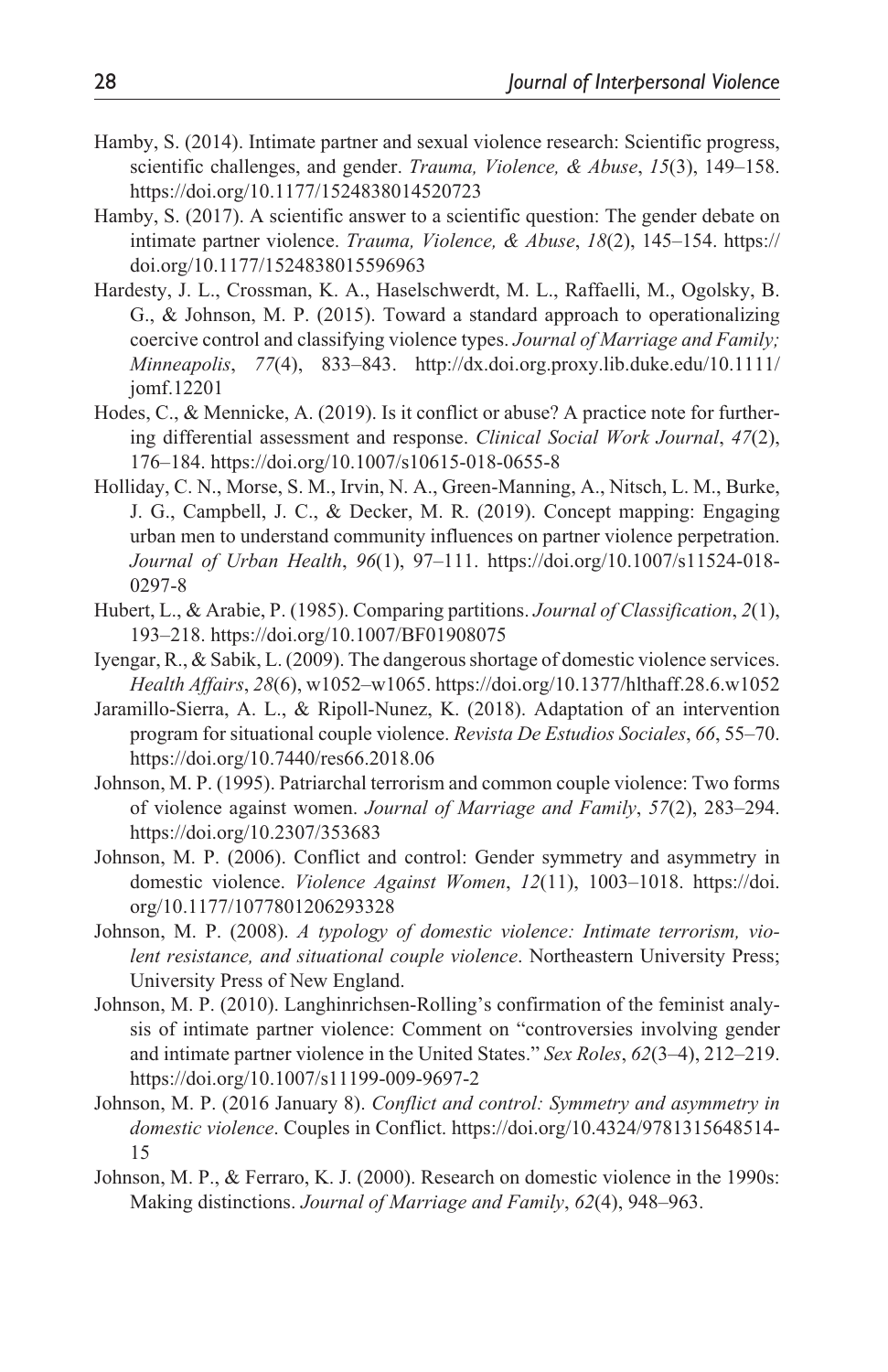- Johnson, M. P., & Leone, J. M. (2005). The differential effects of intimate terrorism and situational couple violence: Findings from the national violence against women survey. *Journal of Family Issues*, *26*(3), 322–349. https://doi. org/10.1177/0192513X04270345
- Johnson, M. P., Leone, J. M., & Xu, Y. (2014). Intimate terrorism and situational couple violence in general surveys: Ex-spouses required. *Violence Against Women*, *20*(2), 186–207.
- Jones, J. (2013). *Examining the relationship between paternal incarceration, maternal stress, and harsh (Fragile Families Working Paper WP13-03-FF, p. 37)*. https://ideas.repec.org/p/pri/crcwel/wp13-03-ff.pdf.html
- Langhinrichsen-Rohling, J. (2010). Controversies involving gender and intimate partner violence in the United States. *Sex Roles*, *62*(3), 179–193. https://doi. org/10.1007/s11199-009-9628-2
- Langhinrichsen-Rohling, J., Misra, T. A., Selwyn, C., Rohling, M. L., Langhinrichsen-Rohling, J., Misra, T. A., Selwyn, C., Rohling, M. L., Langhinrichsen-Rohling, J., Misra, T. A., Selwyn, C., & Rohling, M. L. (2012). Rates of bidirectional versus unidirectional intimate partner violence across samples, sexual orientations, and race/ethnicities: A comprehensive review. *Partner Abuse*, *3*(2), 199–230. https://doi.org/10.1891/1946-6560.3.2.199
- Leone, J. M., Johnson, M. P., & Cohan, C. L. (2007). Victim help seeking: Differences between intimate terrorism and situational couple violence. *Family Relations*, *56*(5), 427–439.
- Leone, J. M., Johnson, M. P., Cohan, C. L., & Lloyd, S. E. (2004). Consequences of male partner violence for low-income minority women. *Journal of Marriage and Family*, *66*(2), 472–490. https://doi.org/10.1111/j.1741-3737.2004.00032.x
- Lindquist, C., Steffey, D., McKay, T., Comfort, M., & Bir, A. (2018). The multisite family study on incarceration, partnering, and parenting: Design and sample. *Journal of Offender Rehabilitation*, *57*(2), 83–95. https://doi.org/10.1080/10509 674.2018.1441210
- Lindquist, C., Steffey, D., Tueller, S., McKay, T., Comfort, M., & Bir, A. (2018). The multisite family study on incarceration, partnering, and parenting: Program impacts. *Journal of Offender Rehabilitation*, *57*(2), 115–143. https://doi.org/10.1 080/10509674.2018.1441211
- Love, H. A., Spencer, C. M., May, S. A., Mendez, M., & Stith, S. M. (2018). Perpetrator risk markers for intimate terrorism and situational couple violence: A meta-analysis. *Trauma, Violence, & Abuse*. https://doi.org/10.1177/1524838018801331
- Lubke, G., & Tueller, S. (2010). Latent class detection and class assignment: A comparison of the MAXEIG taxometric procedure and factor mixture modeling approaches. *Structural Equation Modeling: A Multidisciplinary Journal*, *17*(4), 605–628. https://doi.org/10.1080/10705511.2010.510050
- McCutcheon, A. L. (1987). *Latent class analysis*. Sage Publishing.
- McKay, T. (Manuscript in preparation). "Things that get the police involved:" Intimate partner violence and the burden of mass incarceration.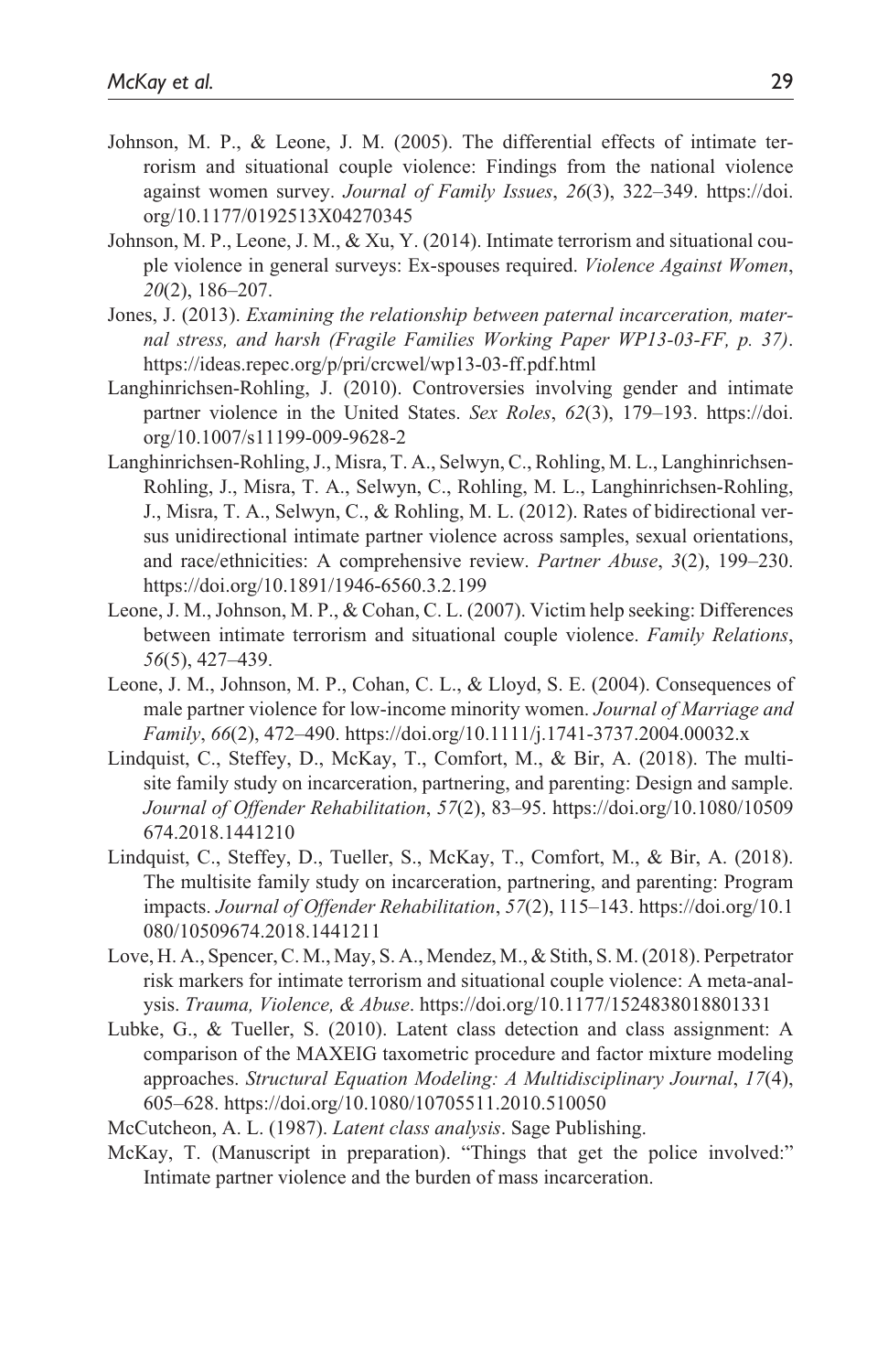- McKay, T. E., Comfort, M. L., Landwehr, J. G., Kennedy, E. K., & Williams, O. (2020). *Partner violence help-seeking in couples affected by incarceration: Overcoming barriers*. RTI Press. https://doi.org/10.3768/rtipress.2020.pb.0021.2004
- McKay, T., Landwehr, J., Lindquist, C., Feinberg, R., Comfort, M., Cohen, J., & Bir, A. (2018). Intimate partner violence in couples navigating incarceration and reentry. *Journal of Offender Rehabilitation*, 1–21. https://doi.org/10.1080/10509 674.2018.1487897
- McKay, T., Lindquist, C., Corwin, E., & Bir, A. (2015). *The implementation of family strengthening programs for families affected by incarceration*. U.S. Department of Health and Human Services. https://aspe.hhs.gov/pdf-report/implementationfamily-strengthening-programs-families-affected-incarceration
- Mennicke, A. (2019). Expanding and validating a typology of intimate partner violence: Intersections of violence and control within relationships. *Violence Against Women*, *25*(4), 379–400. https://doi.org/10.1177/1077801218780362
- Messing, J. T., Becerra, D., Ward-Lasher, A., & Androff, D. K. (2015). Latinas' perceptions of law enforcement: Fear of deportation, crime reporting, and trust in the system. *Affilia*, *30*(3), 328–340. https://doi.org/10.1177/0886109915576520
- Messing, J. T., Ward-Lasher, A., Thaller, J., & Bagwell-Gray, M. E. (2015). The state of intimate partner violence intervention: Progress and continuing challenges. *Social Work*, *60*(4), 305–313. https://doi.org/10.1093/sw/swv027
- Muthén, L. K., & Muthén, B. O. (2017). Mplus user's guide (8th ed.). Muthén & Muthén, Inc.
- Myhill, A. (2015). Measuring coercive control: What can we learn from national population surveys? *Violence against Women*, *21*(3), 355–375.
- Myhill, A., & Hohl, K. (2019). The "golden thread:" Coercive control and risk assessment for domestic violence. *Journal of Interpersonal Violence*, *34*(21–22), 4477– 4497. https://doi.org/10.1177/0886260516675464
- Nakamura, S., & Hashimoto, H. (2018). Couple reports on intimate partner violence and their health impact: Evidence from a population-based survey in Japan. *Journal of Interpersonal Violence*. Advance online publication. https://doi. org/10.1177/0886260518777008
- Nielsen, S. K., Hardesty, J. L., & Raffaelli, M. (2016). Exploring variations within situational couple violence and comparisons with coercive controlling violence and no violence/no control. *Violence Against Women*, *22*(2), 206–224. https:// doi.org/10.1177/1077801215599842
- Nybergh, L., Enander, V., & Krantz, G. (2016). Theoretical considerations on men's experiences of intimate partner violence: An interview-based study. *Journal of Family Violence*, *31*(2), 191–202. https://doi.org/10.1007/s10896-015-9785-8
- Nylund, K. L., Asparouhov, T., & Muthén, B. O. (2007). Deciding on the number of classes in latent class analysis and growth mixture modeling: A Monte Carlo simulation study. *Structural Equation Modeling: A Multidisciplinary Journal*, *14*(4), 535–569. https://doi.org/10.1080/10705510701575396
- Oliver, W., & Hairston, C. F. (2008). Intimate partner violence during the transition from prison to the community: Perspectives of incarcerated African American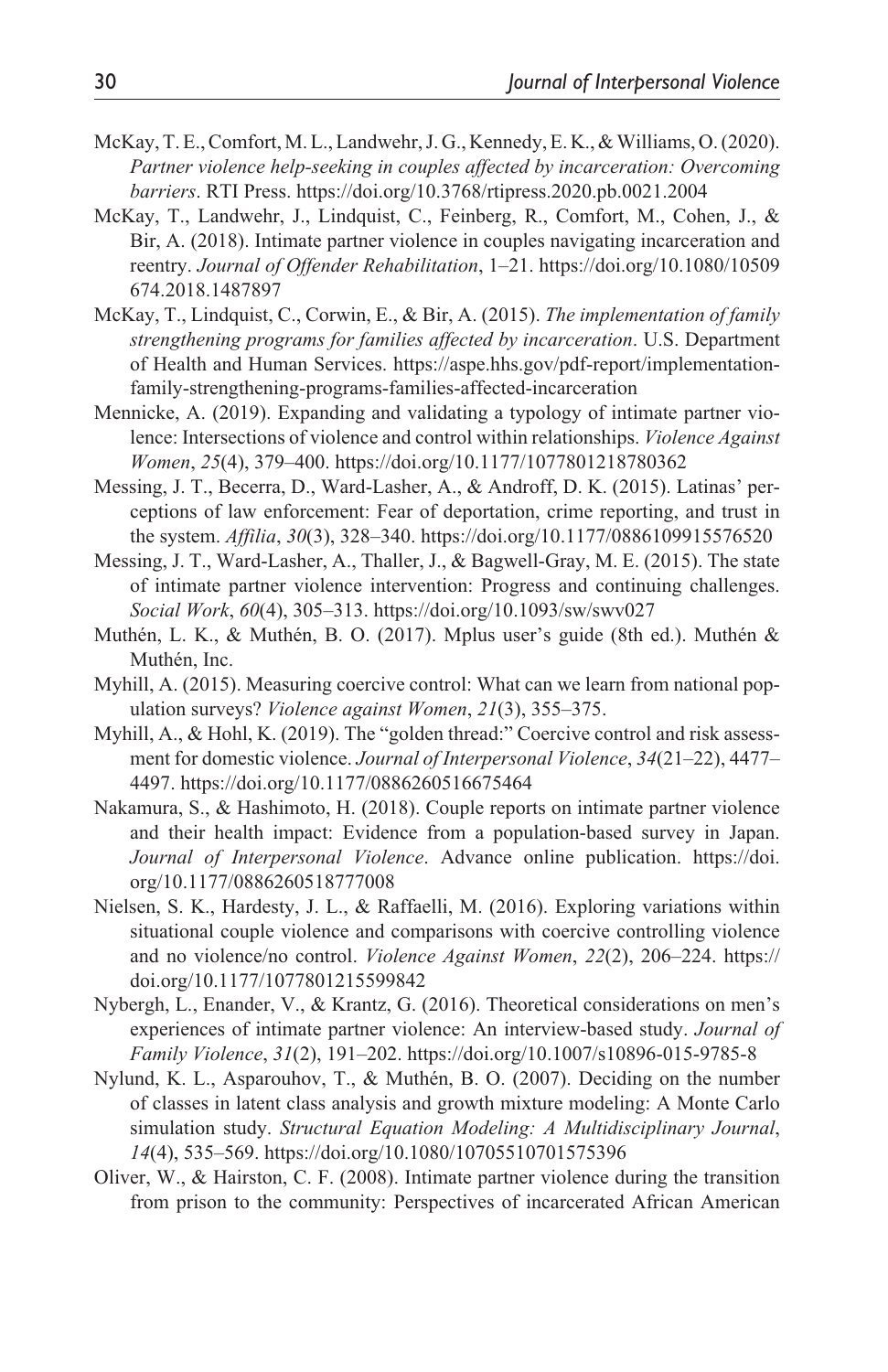men. *Journal of Aggression, Maltreatment & Trauma*, *16*(3), 258–276. https:// doi.org/10.1080/10926770801925577

- Pence, E. L., & Paymar, M. (1993). *Education groups for men who batter: The Duluth Model*. https://doi.org/10.1891/0886-6708.24.6.757
- Piispa, M. (2002). Complexity of patterns of violence against women in heterosexual partnerships. *Violence Against Women*, *8*(7), 873–900. https://doi. org/10.1177/107780102400388515
- Price, B. J., & Rosenbaum, A. (2009). Batterer intervention programs: A report from the field. *Violence and Victims*, *24*(6), 757–770. https://doi.org/10.1891/0886- 6708.24.6.757
- R Core Team. (2018). R: A language and environment for statistical computing. R Foundation for Statistical Computing. https://www.R-project.org/
- Raiford, J. L., Seth, P., Braxton, N. D., & Diclemente, R. J. (2013). Interpersonaland community-level predictors of intimate partner violence perpetration among African American men. *Journal of Urban Health*, *90*(4), 784–795. http://dx.doi. org.proxy.lib.duke.edu/10.1007/s11524-012-9717-3
- Rosen, K., Stith, S. M., Few, A. L., Daly, K. L., & Tritt, D. R. (2005). A qualitative investigation of Johnson's typology. *Violence and Victims*, *20*(3), 319.
- Schafer, J., Caetano, R., & Clark, C. L. (2002). Agreement about violence in U.S. couples. *Journal of Interpersonal Violence*, *17*(4), 457–470. https://doi. org/10.1177/0886260502017004007
- Schneider, C., & Brimhall, A. S. (2014). From scared to repaired: Using an attachment-based perspective to understand situational couple violence. *Journal of Marital and Family Therapy*, *40*(3), 367–379. https://doi.org/10.1111/jmft.12023
- Schneider, D., Harknett, K., & McLanahan, S. (2016). Intimate partner violence in the great recession. *Demography*, *53*(2), 471–505. https://doi.org/10.1007/s13524- 016-0462-1
- Schwarz, G. (1978). Estimating the dimension of a model. *The Annals of Statistics*, *6*(2), 461–464.
- Scrucca, L., Fop, M., Murphy, T. B., & Raftery, A. E. (2016). mclust 5: Clustering, classification and density estimation using Gaussian finite mixture models. *The R Journal*, *8*(1), 289–317.
- Stare, B. G., & Fernando, D. M. (2014). Intimate partner violence typology and treatment: A brief literature review. *The Family Journal*, *22*(3), 298–303. https://doi. org/10.1177/1066480714529747
- Stark, E. (2007). *Coercive control: How men entrap women in personal life*. Oxford University Press.
- Stark, E. (2010). Do violent acts equal abuse? Resolving the gender parity/asymmetry dilemma. *Sex Roles: A Journal of Research*, *62*(3–4), 201–211. https://doi. org/10.1007/s11199-009-9717-2
- Stark, E., & Hester, M. (2019). Coercive control: Update and review. *Violence Against Women*, *25*(1), 81–104. https://doi.org/10.1177/1077801218816191
- Stith, S. M., Rosen, H., McCollum, E. E., & Thomsen, C. J. (2004). Treating intimate partner violence within intact couple relationships: Outcomes of multi-couple